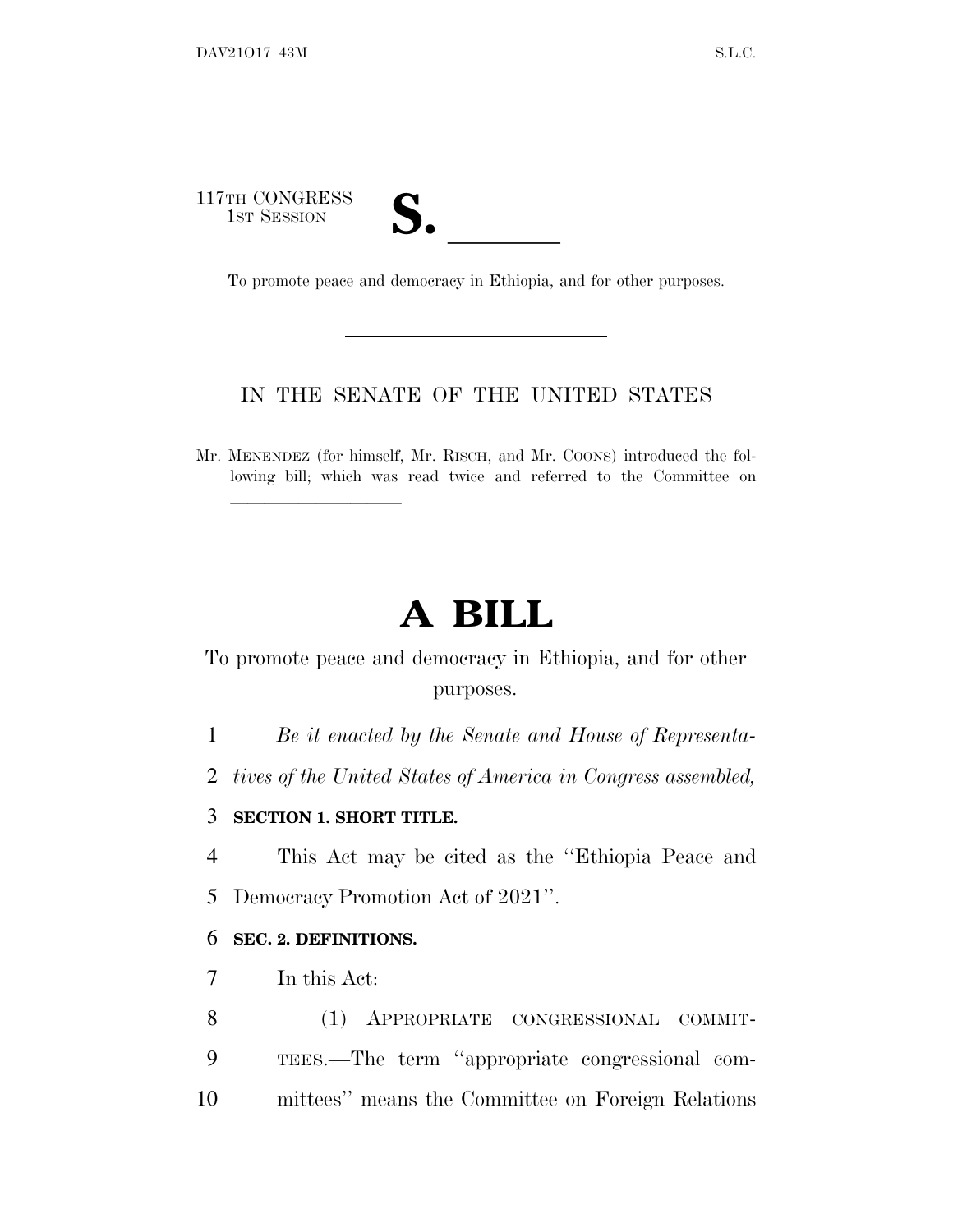| of the Senate and the Committee on Foreign Affairs    |
|-------------------------------------------------------|
| of the House of Representatives.                      |
| (2) SECRETARY.—The term "Secretary" means             |
| the Secretary of State.                               |
| SEC. 3. FINDINGS.                                     |
| Congress makes the following findings:                |
| (1) The United States and the Federal Demo-           |
| cratic Republic of Ethiopia share an important rela-  |
| tionship and more than a century of diplomatic rela-  |
| tions.                                                |
| (2) Ethiopia is the second most populous coun-        |
| try in Africa and plays a key role in advancing secu- |
| rity and stability across sub-Saharan Africa, includ- |
| ing as a top contributor of uniformed personnel to    |
| United Nations peace keeping missions and as host     |
| country to the African Union.                         |
| (3) Amid proliferating popular protests<br>in         |
| 2018, against decades of authoritarian rule, Ethio-   |
| pia's governing Ethiopian People's Revolutionary      |
| Democratic Front (EPRDF) selected Abiy Ahmed          |
| as Prime Minister, who upon taking office embarked    |
| on a program of political and economic reform that    |
| was soon encumbered by widespread inter-communal      |
| conflict, political assassinations, and democratic    |
| backsliding.                                          |
|                                                       |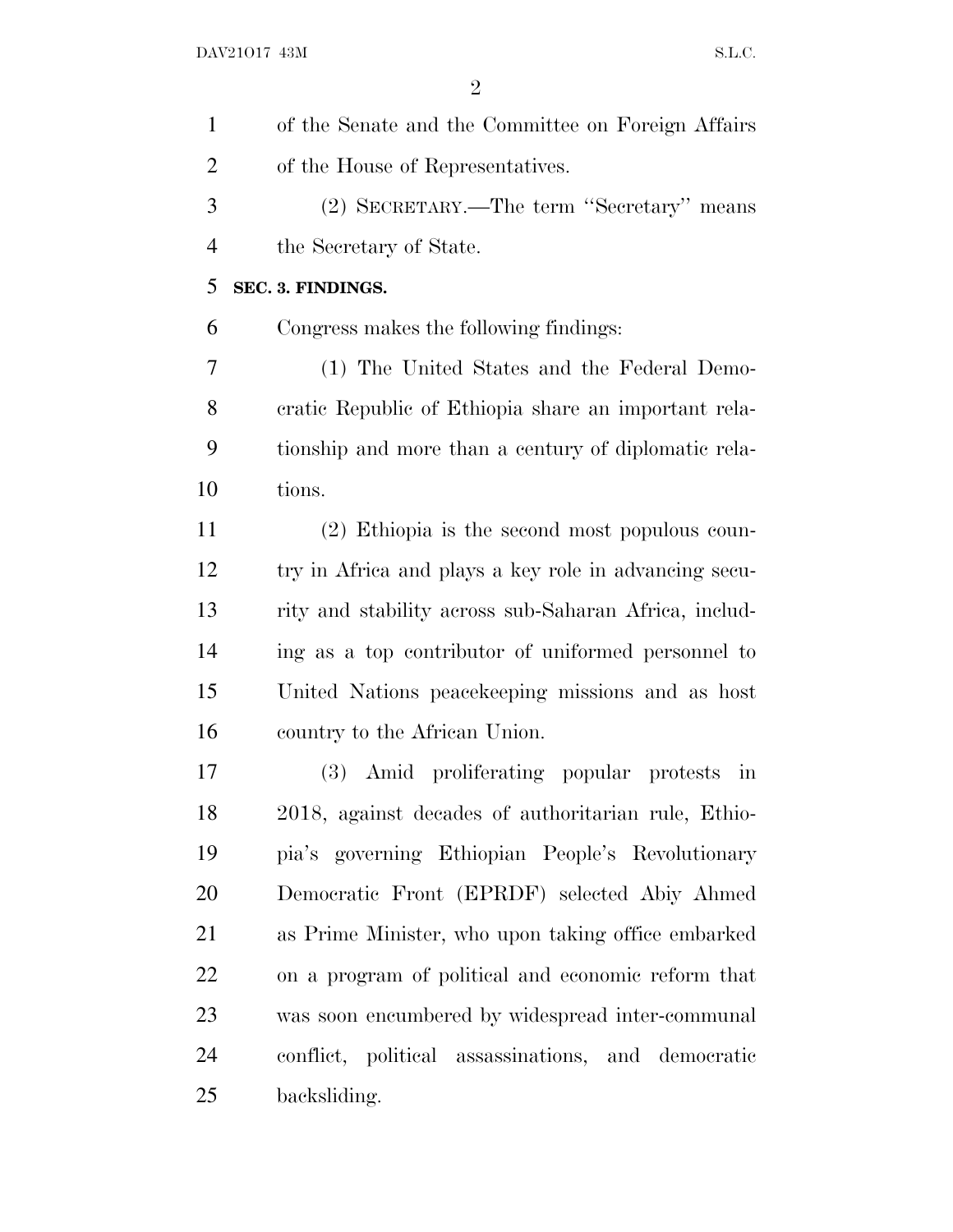(4) Tensions between Prime Minister Abiy Ahmed and the leadership of the Tigray People's Liberation Front (TPLF), who, until 2019, were EPRDF coalition partners, deteriorated significantly throughout 2019-2020, with the EPRDF's trans- formation into the Prosperity Party (PP), the Fed- eral Government of Ethiopia's postponement of the 2020 elections, and the TPLF's decision to hold elections in Tigray Regional State of Ethiopia de- spite Federal objections, all serving as major cata-lysts.

 (5) In the early hours of November 4, 2020, Prime Minister Abiy ordered a military offensive in response to an attack by the TPLF on the Northern Command of the Ethiopian National Defense Forces (ENDF), which TPLF officials have asserted was an act of self-defense in the face of an imminent in-vasion by Federal forces.

 (6) Throughout November 2020, hostilities be- tween the ENDF and forces loyal to the TPLF evolved into a large-scale armed conflict that also in- volved the Eritrean Defense Forces (EDF) and Am- hara regional forces and militia fighting in support of the Federal Government.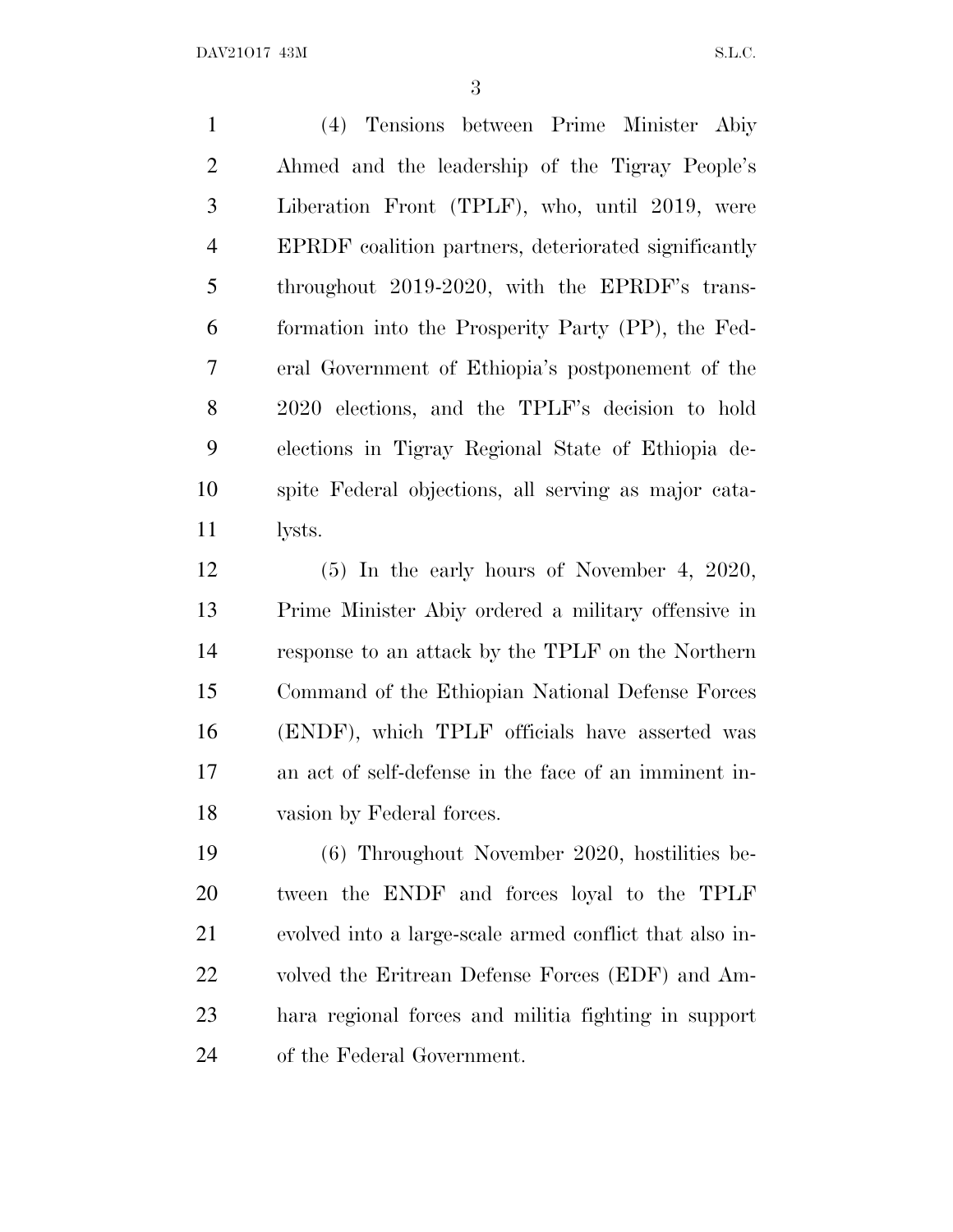(7) Despite repeated calls from the United States and its international partners for a full and verifiable Eritrean withdrawal from Ethiopia, which date back to November 2020, Eritrean forces remain in Ethiopia.

 (8) Fighting between TPLF aligned forces and the ENDF and its allies persists in parts of Tigray, and has spread to Amhara and Afar, and is esti- mated to have resulted in the deaths of tens of thou- sands of individuals, prompted more than 61,000 Ethiopians to seek refuge in Sudan, and internally displaced over 2,000,000.

 (9) The war has disrupted harvests, livelihoods, markets, and banking, and critical public infrastruc- ture was systematically looted and destroyed during the course of the conflict, including health centers and schools, with the majority of the reports impli- cating the ENDF, the EDF, and allied militia. Sup- ply chains and food were allegedly looted by ENDF, EDF, and allied militia, which collectively contrib- uted to conditions that have resulted in 400,000- 900,000 Ethiopians living in famine-like conditions and a further 1,800,000 close to that threshold, ac-cording to an analysis issued in June 2021.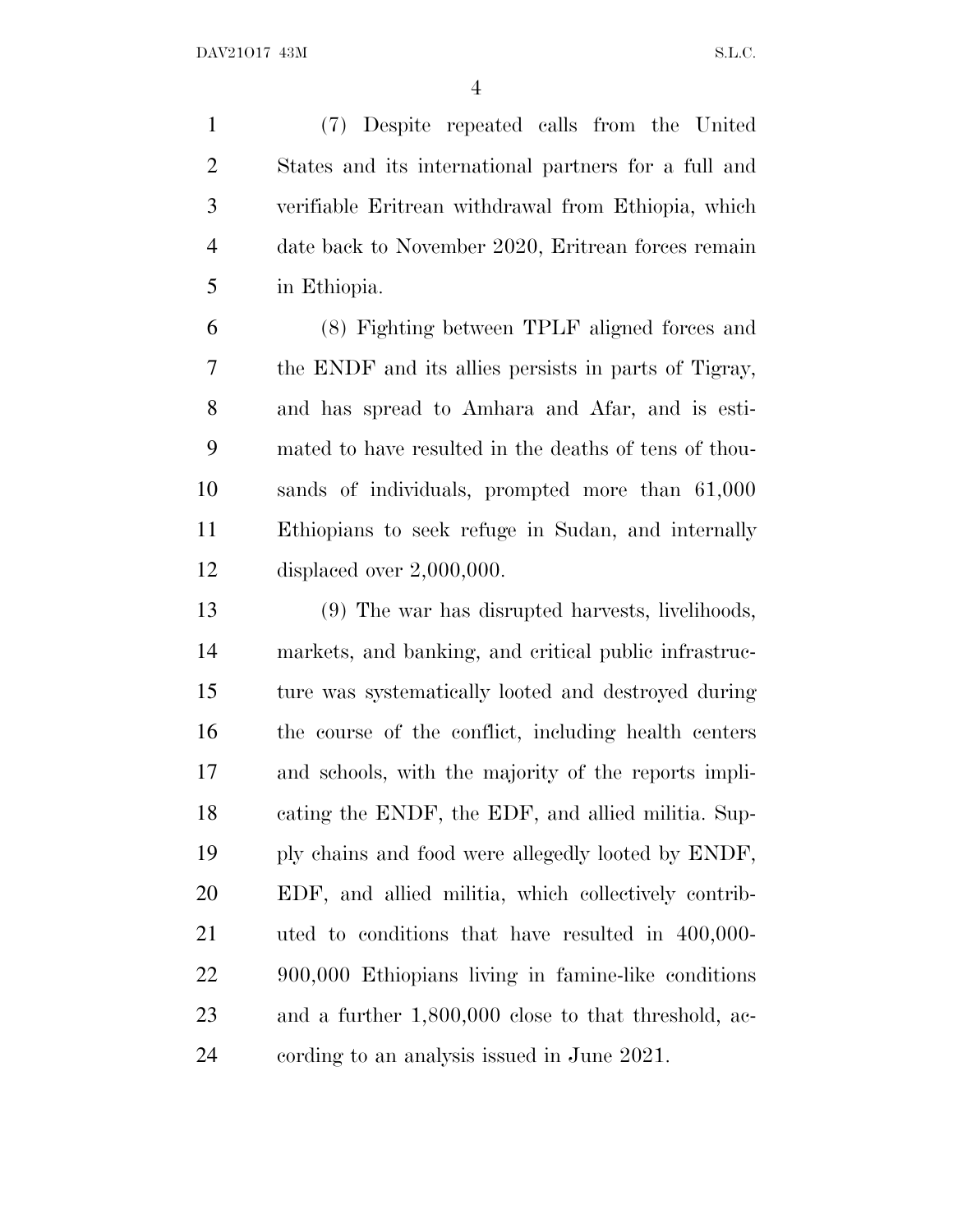(10) Interruptions in electricity, internet, and telephone services imposed by the Federal Govern- ment of Ethiopia continue to hamper humanitarian relief efforts and enable impunity from armed actors on all sides of the conflict by restricting the flow of information about human rights and humanitarian conditions in the region.

 (11) Despite repeated assurances from the Fed- eral Government of Ethiopia that it would allow un- fettered humanitarian access to Tigray, it continues to impose wide-ranging bureaucratic obstacles that impede the relief efforts of international humani- tarian organizations, and encourage and deploy hos- tile rhetoric toward international humanitarian orga- nizations that endanger the safety and security of their staff on the ground.

 (12) Twenty-three aid workers have been killed 18 in the course of the conflict in northern Ethiopia, in- cluding an aid worker employed by a United States Agency for International Development implementing partner, who was reportedly executed by Ethiopian and Eritrean forces in May 2021, and 3 Doctors Without Borders employees in June 2021, by un-known armed actors.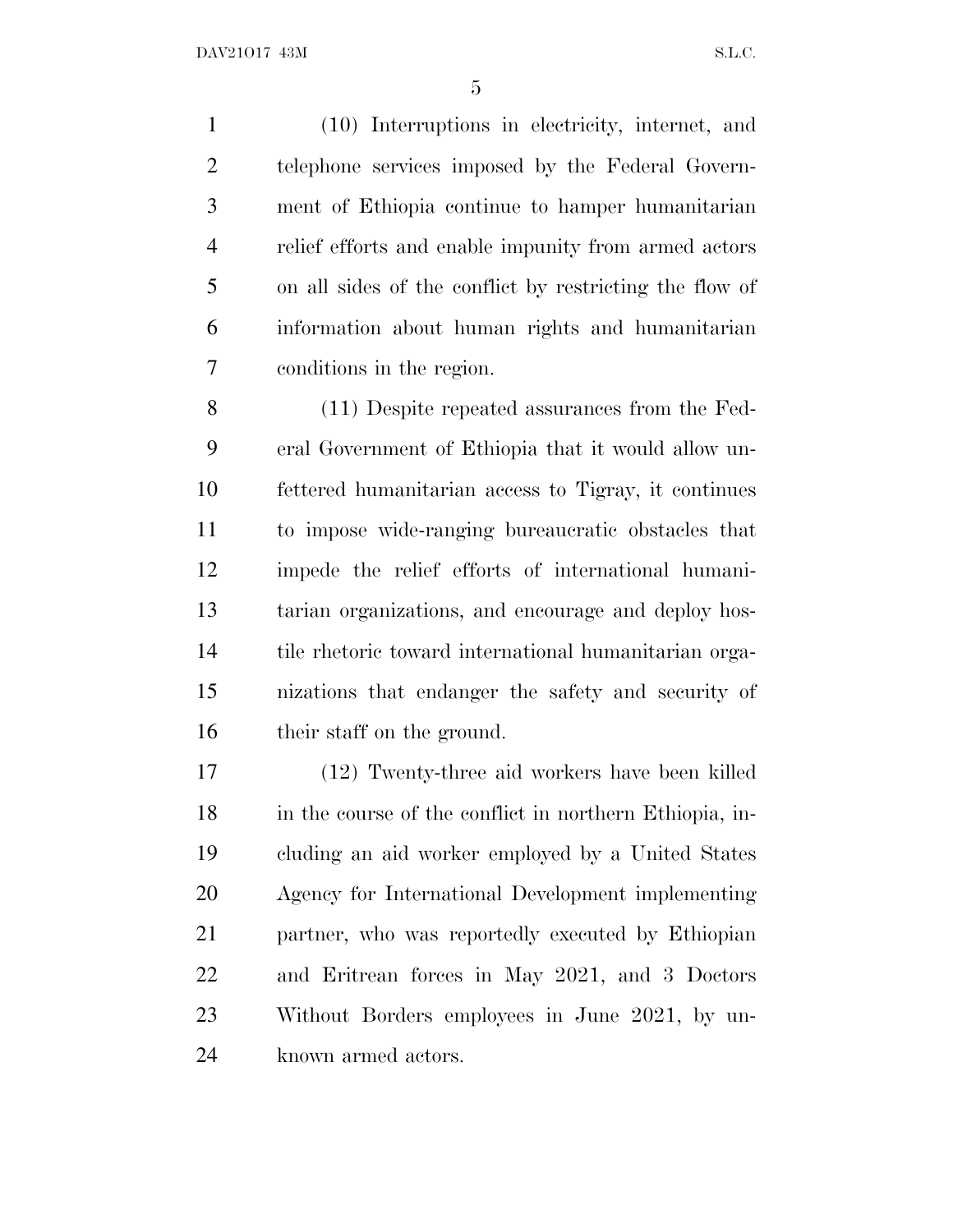(13) Parties to the conflict in northern Ethiopia have been accused of extra-judicial killings, rape, and ethnic cleansing that may amount to war crimes, crimes against humanity, and genocide.

 (14) Two Eritrean refugee camps in Tigray, Shimelba and Hitsats, were attacked and destroyed by armed actors in November 2020 through January 2021, and refugees subjected to killings, abductions, and forced returns.

 (15) As of October 31, 2021, total United States Government humanitarian assistance in fiscal years 2020 and 2021 for the northern Ethiopia cri- sis response totaled \$617,387,662, making it the single largest donor of humanitarian aid to the hu- manitarian crisis in northern Ethiopia since the con-flict began.

 (16) In July 2021, TPLF aligned forces launched military operations into some occupied por- tions neighboring Amhara and Afar regions, dis- placing hundreds of thousands of Amhara and Afar civilians, and giving rise to allegations of serious abuses by Tigrayan forces against civilians in those two regions, as well as against Eritrean refugees re-siding in the Mai Aini and Adi Harush camps.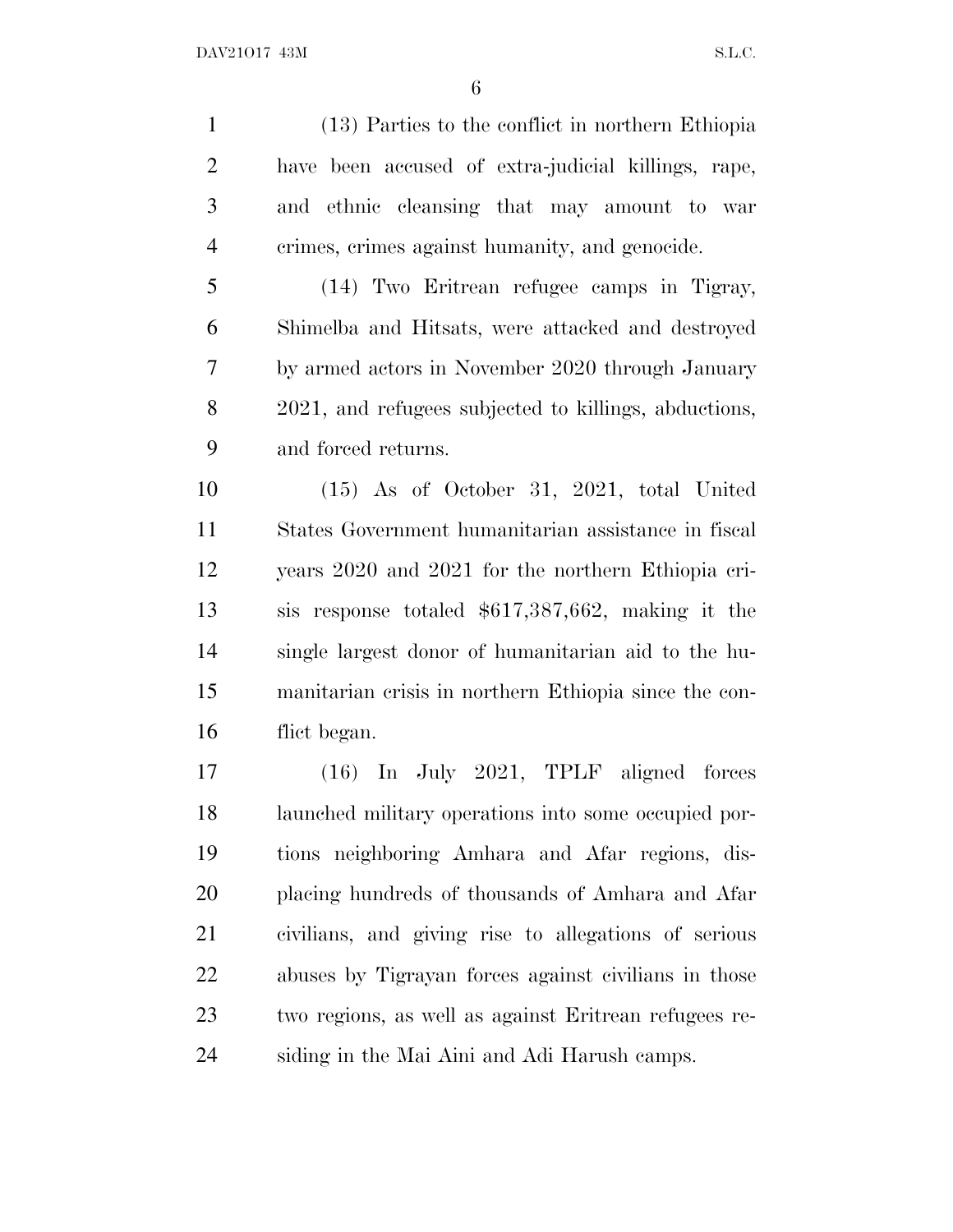(17) The TPLF's July 2021 offensive was fol- lowed by reports of escalating abuses against Tigrayan civilians in various parts of Ethiopia and the alleged killing of Tigrayans in Humera, all of which occur within a context of incendiary and ethnicized public statements from Ethiopian officials and media platforms.

 (18) The Federal Government of Ethiopia re- sponded to TPLF offensives in July through August 2021 by pursuing mass military mobilization, includ- ing the mobilization of regional special forces and ethnic militia from various parts of the country, in an effort to thwart and roll back TPLF operations.

 (19) In August 2021, officials from the TPLF and Oromo Liberation Army (OLA), a rebel group engaged in armed struggle primarily in the Oromia region, publicly confirmed they had entered an alli- ance designed to coordinate their military operations against the Federal Government of Ethiopia, devel- opments which occurred against the backdrop of TPLF advances in Amhara region and increased OLA activity in Oromia.

 (20) In September 2021, the Federal Govern- ment of Ethiopia announced it was expelling seven senior United Nations officials, and in October 2021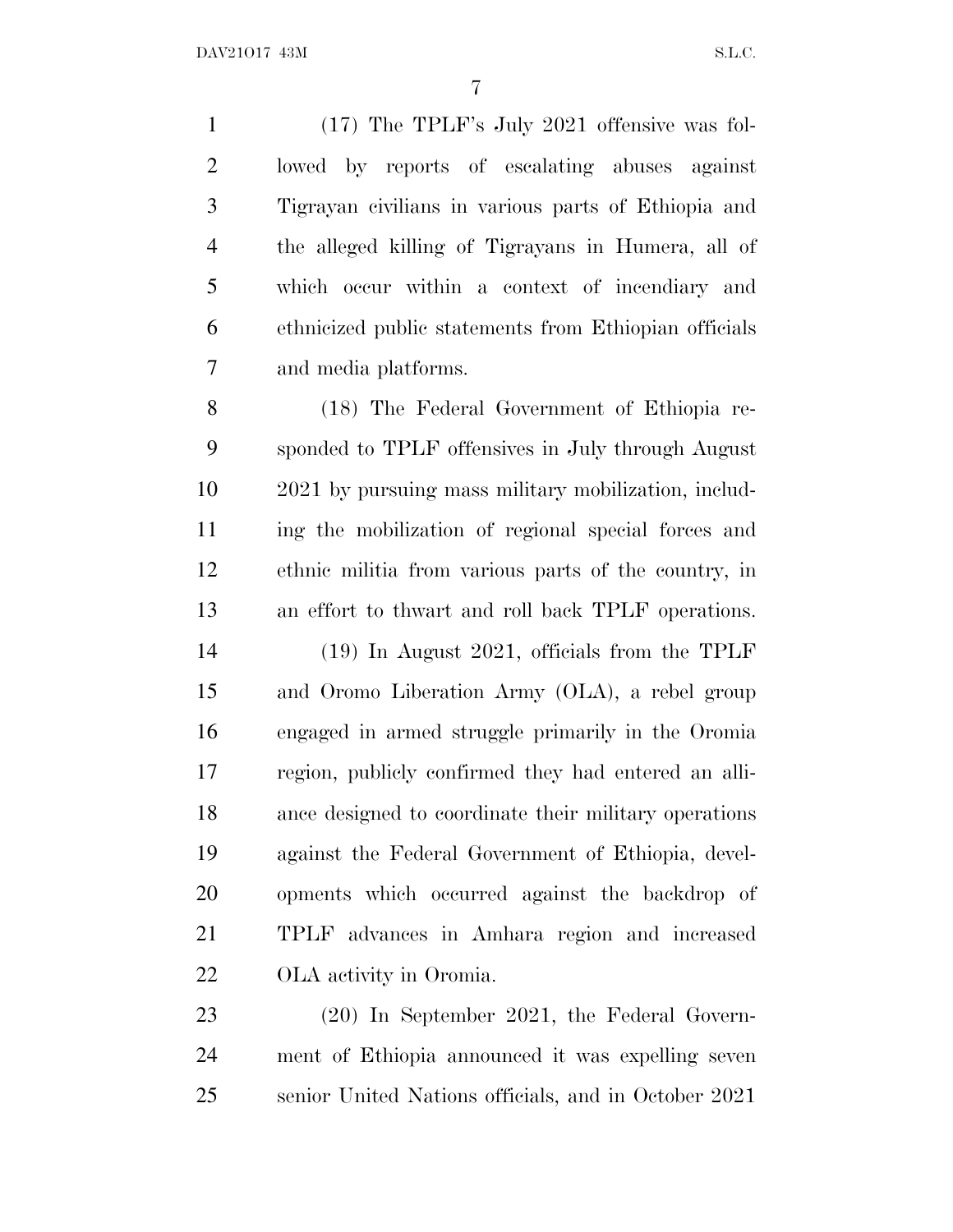| $\mathbf{1}$   | commenced an air offensive on the Tigrayan capital,     |
|----------------|---------------------------------------------------------|
| $\overline{2}$ | Mekele, which has further exacerbated the inability     |
| 3              | of international aid organizations to deliver food.     |
| $\overline{4}$ | (21) In October, state-owned Ethiopia Tele-             |
| 5              | vision reported that Prime Minister Abiy stated that,   |
| 6              | "[i]f we make sure that this thing called wheat [food   |
| 7              | aid] does not enter Ethiopia, 70 per cent of Ethio-     |
| 8              | pia's problems will be solved," implying that he may    |
| 9              | stop the delivery of international food aid altogether. |
| 10             | (22) In October 2021, a United Nations Hu-              |
| 11             | manitarian Air Services flight that had been cleared    |
| 12             | by federal authorities to land in Mekelle to deliver    |
| 13             | food aid was forced to abort landing due to air raids,  |
| 14             | threatening the lives of 11 United Nations and non-     |
| 15             | governmental staff on board.                            |
| 16             | (23) In the wake of military advances by the            |
| 17             | Tigray Defense Forces in late October 2021, Prime       |
| 18             | Minister Abiy urged citizens to take up arms to de-     |
| 19             | fend themselves, and on November 2, 2021, Ethiopia      |
| 20             | declared a 6-month state of emergency.                  |

 (24) On November 3, 2021, the Office of the High Commissioner for Human Rights released the Joint Investigation into Alleged Violations of Inter- national Human Rights, Humanitarian and Refugee Law Committed by all Parties to the Conflict in the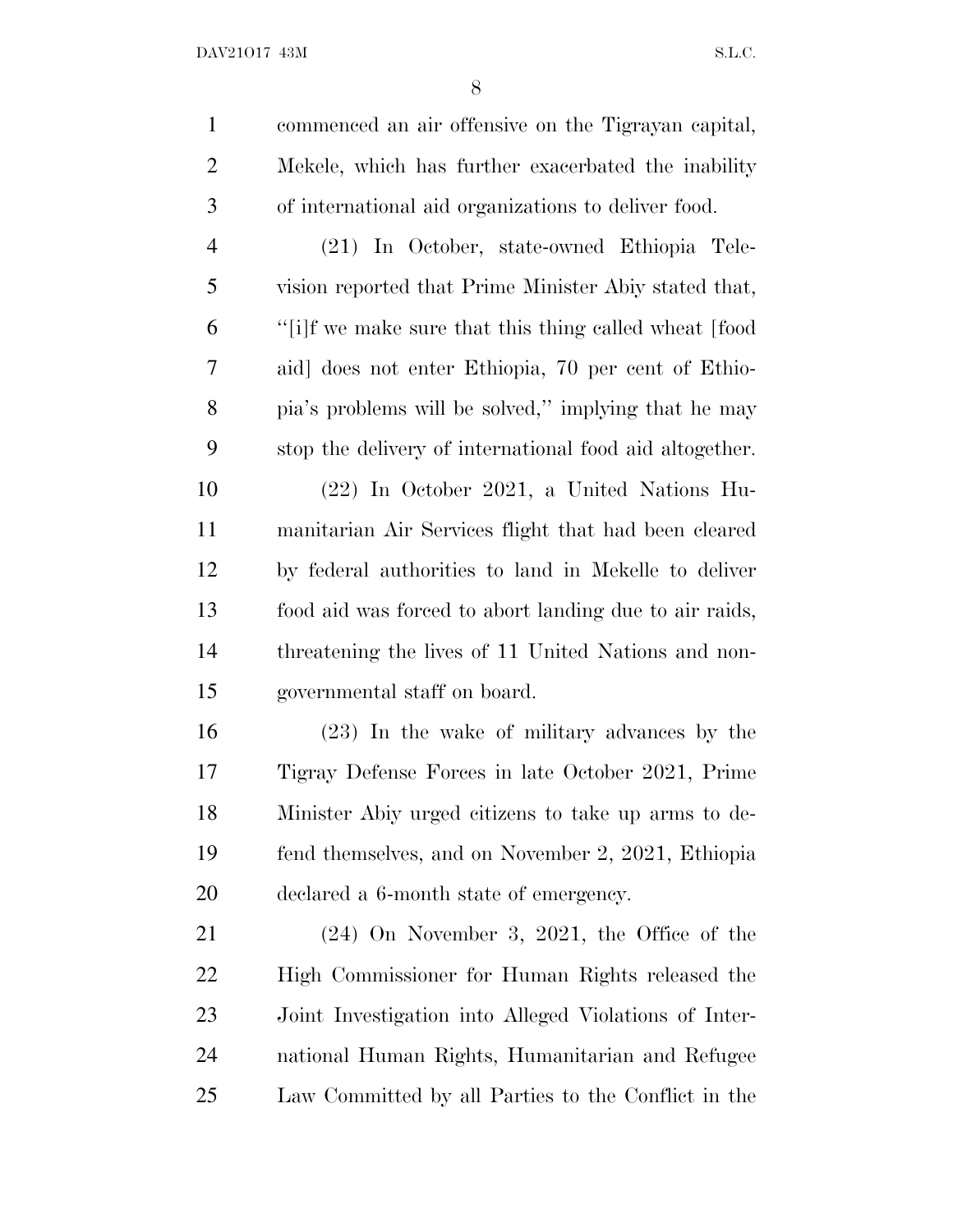Tigray Region of the Federal Democratic Republic of Ethiopia, which found that ''attacks on civilians and civilian objects, as well as indiscriminate attacks by ENDF, EDF, and TSF Tigray Special Forces] in violation of international humanitarian law. . . may amount to war crimes,'' and that ''these groups and affiliated militia committed acts in violation of international human rights law and international hu-manitarian law''.

 (25) The escalating conflict between the Fed- eral Government of Ethiopia and its allies and the TPLF and OLA occurs in the context of a broader deterioration of political conditions across the coun- try, including persistent inter-communal violence, ex- panding repression against journalists, opposition parties, and dissident voices, and highly contentious national elections conducted in June to July 2021 18 that did not meet internationally accepted standards.

 (26) Ethiopia's crisis is nested within a complex regional environment, the most important dimen- sions of which are three way tensions between Ethi- opia, Egypt, and Sudan over the Grand Ethiopian Renaissance Dam border tensions between Sudan and Ethiopia over Al Fashaga, Eritrea's muscular regional engagement, and increasing geopolitical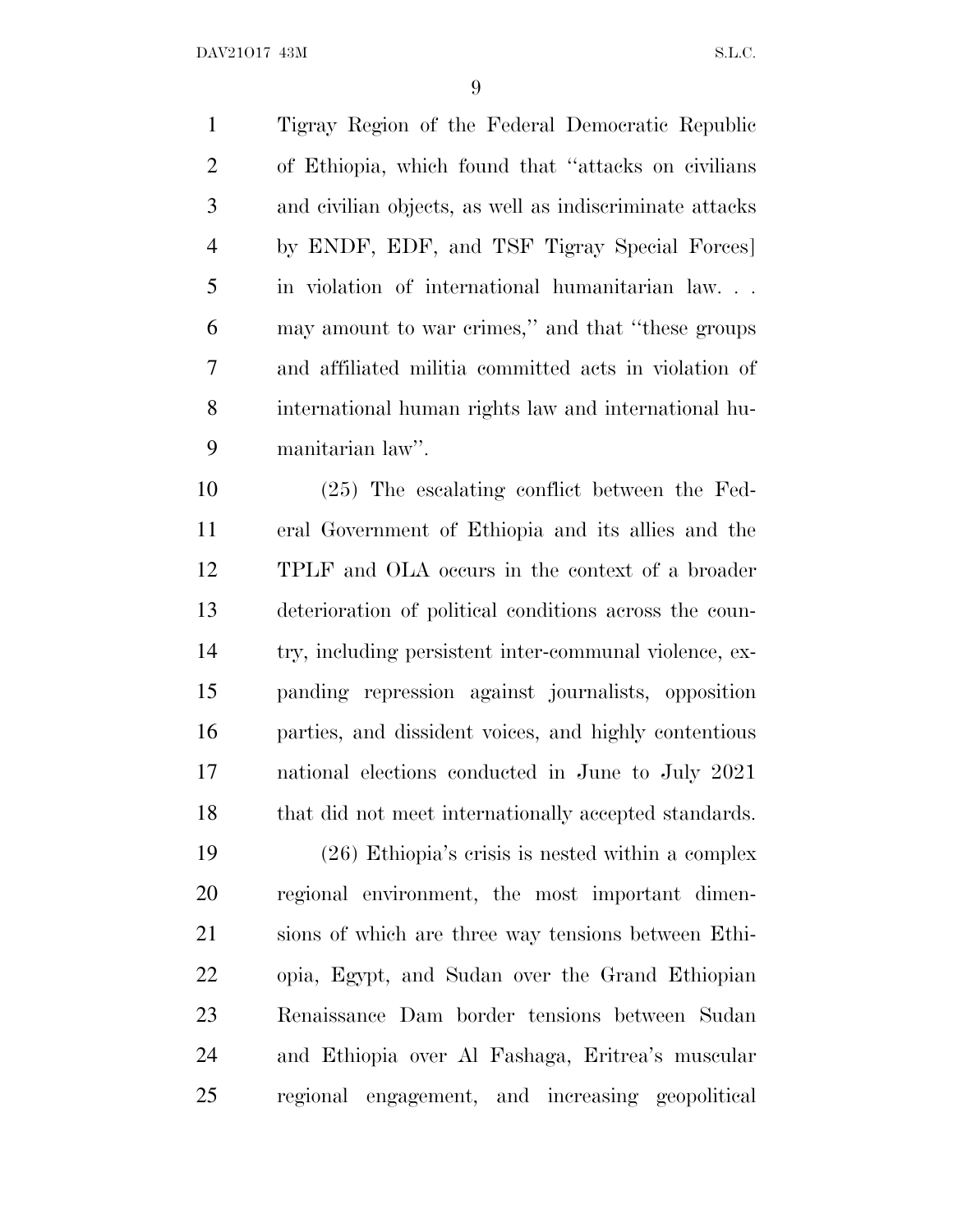competition in the Horn of Africa that involves the Gulf, Turkey, Iran, Russia, and the People's Repub-lic of China.

 (27) Working in conjunction with its inter- national partners, the United States has consistently called for a political solution to the crisis, unfettered humanitarian access, an end to human rights viola- tions, full accountability for all atrocities committed during the course of hostilities, and a broader all-in- clusive national dialogue, and has taken a number of actions to encourage and incentivize a peaceful reso- lution to the conflict in Ethiopia, including reduc- tions in development and security assistance, visa sanctions, and high level diplomatic engagement.

 (28) On September 17, 2021, President Joseph R. Biden signed Executive Order No. 14046 ''Im- posing Sanctions on Certain Persons With Respect to the Humanitarian and Human Rights Crisis in Ethiopia,'' which authorizes the United States to target parties responsible for or complicit in actions or policies that prolong the conflict in northern Ethi- opia, and those that commit human rights abuses, or obstruct humanitarian access and a ceasefire with respect to the conflict.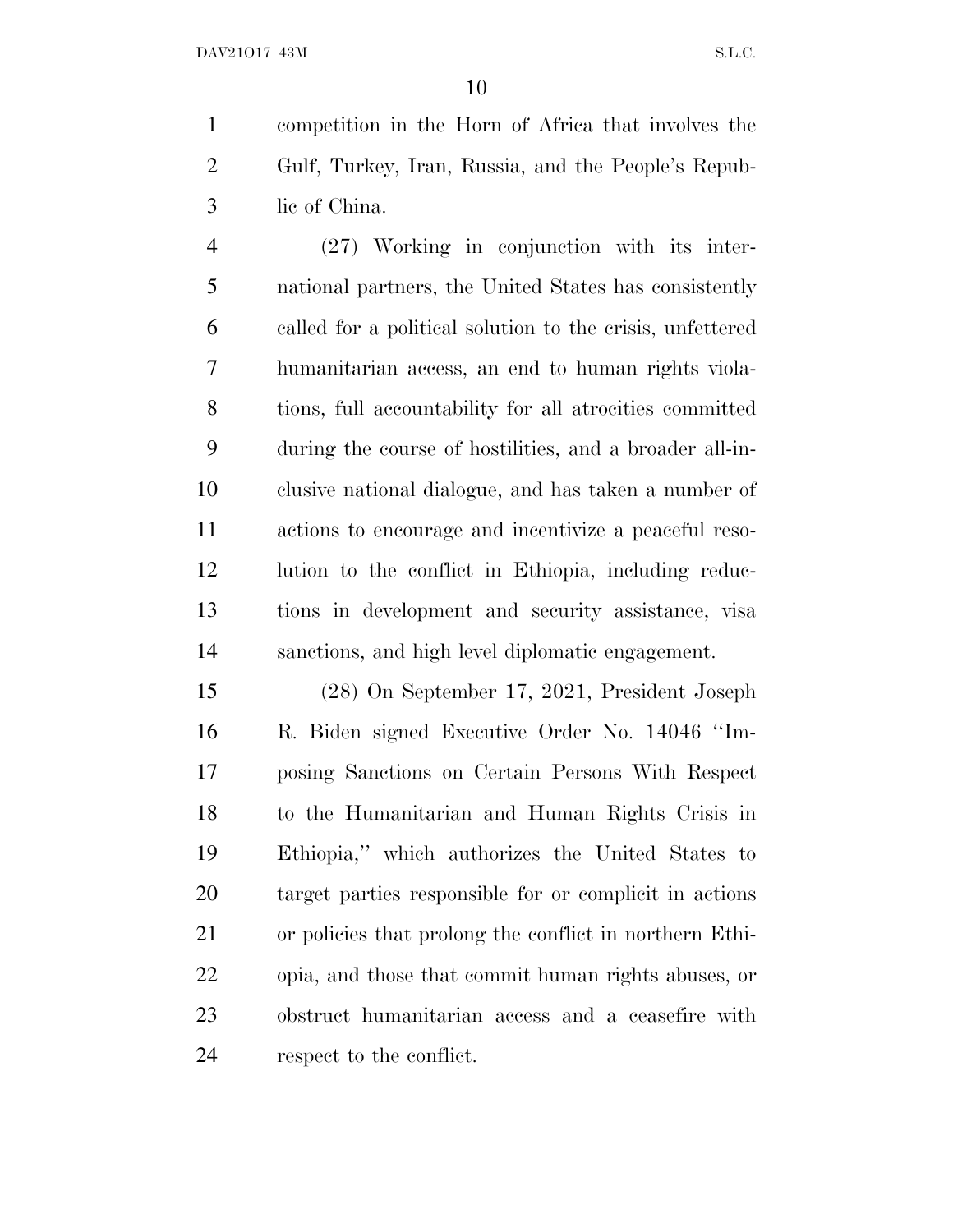(29) The Federal Government of Ethiopia has rejected all offers to facilitate a diplomatic solution to the conflict, including those extended by African Union Chairman Cyril Ramaphosa in November 2020, and Intergovernmental Authorities on Devel- opment (IGAD) Chairman Abdalla Hamdok in Au-gust 2021, to mediate talks with the TPLF.

#### **SEC. 4. STATEMENT OF POLICY.**

 It is the policy of the United States to support a peaceful, democratic unified Ethiopia, and to use all diplo- matic, development, and legal tools to support an end to the conflict that began in northern Ethiopia, an end to violence throughout Ethiopia, the promotion of an all-in- clusive national dialogue, and the advancement of the human, civil, and political rights of all Ethiopians.

#### **SEC. 5. SUPPORT FOR DEMOCRACY AND HUMAN RIGHTS IN**

**ETHIOPIA.**

 (a) I<sup>N</sup> GENERAL.—The Secretary, in consultation with the Administrator of the United States Agency for International Development, shall develop and implement a strategy for supporting democracy and human rights in Ethiopia that includes a description and justification of—

 (1) plans to support civil society efforts related to expanding citizen participation and political space;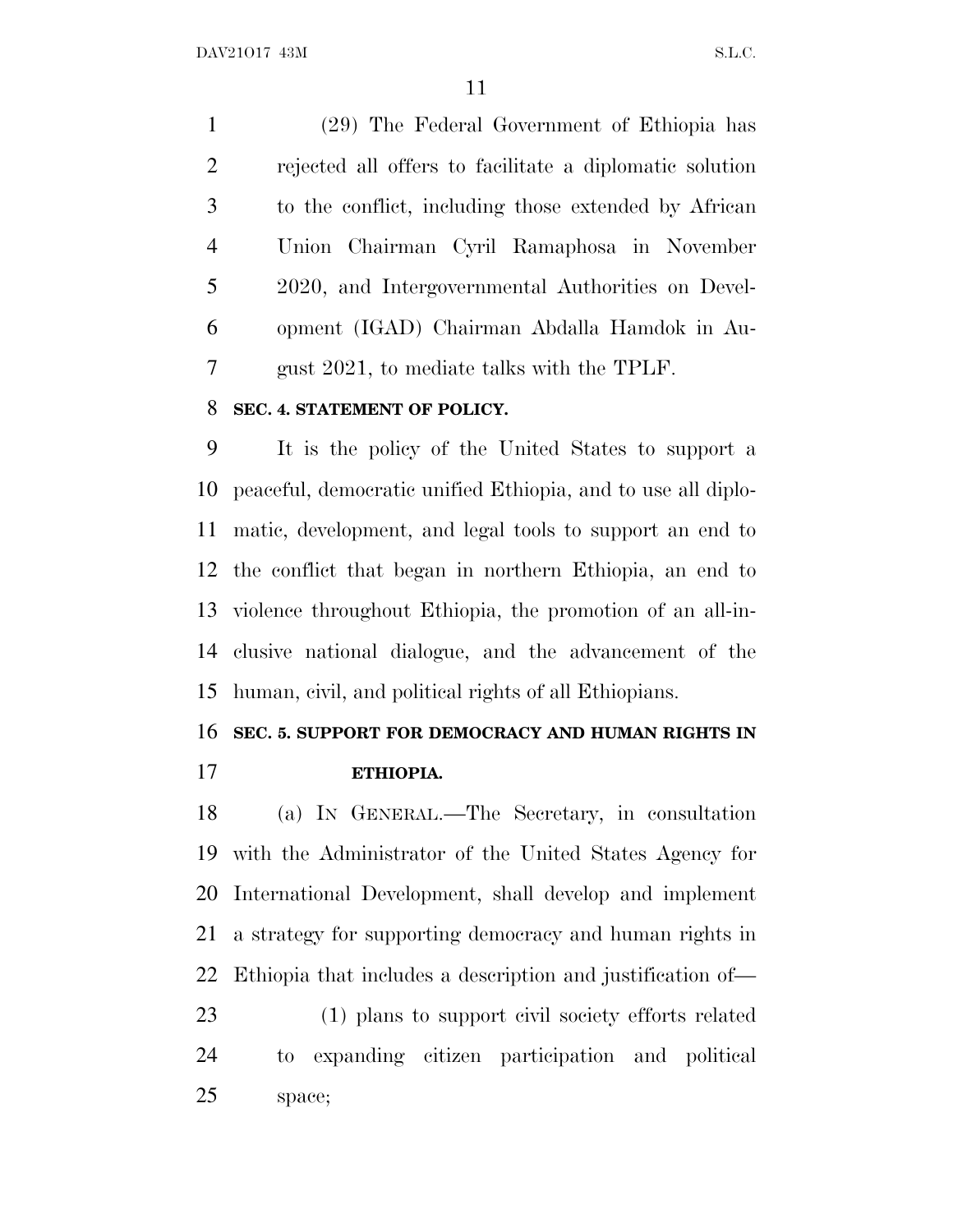| $\mathbf{1}$   | (2) plans to support all-inclusive national dia-            |
|----------------|-------------------------------------------------------------|
| $\overline{2}$ | logue in Ethiopia;                                          |
| 3              | (3) plans to support justice and accountability             |
| $\overline{4}$ | mechanisms for abuses and atrocities committed in           |
| 5              | the course of the conflict;                                 |
| 6              | (4) plans to combat hate speech<br>and                      |
| 7              | disinformation in Ethiopia;                                 |
| 8              | (5) current and planned democracy and govern-               |
| 9              | ance support to government institutions in Ethiopia;        |
| 10             | and                                                         |
| 11             | $(6)(A)$ results of the most recent impact evalua-          |
| 12             | tion of these activities; and                               |
| 13             | (B) plans for applying lessons learned from                 |
| 14             | such evaluations                                            |
| 15             | (b) REPORT TO CONGRESS.—Not less than 180 days              |
| 16             | after the date of the enactment of this Act, the Secretary  |
| 17             | shall submit the strategy required in subsection (a) to the |
|                | 18 appropriate congressional committees.                    |
| 19             | SEC. 6. SUPPORT FOR CONFLICT RESOLUTION, MITIGA-            |
| 20             | TION AND MANAGEMENT, AND RECONCILI-                         |
| 21             | ATION.                                                      |
| 22             | (a) CONFLICT RESOLUTION.—The President is au-               |
| 23             | thorized to provide financial, technical, and diplomatic    |
| 24             | support for-                                                |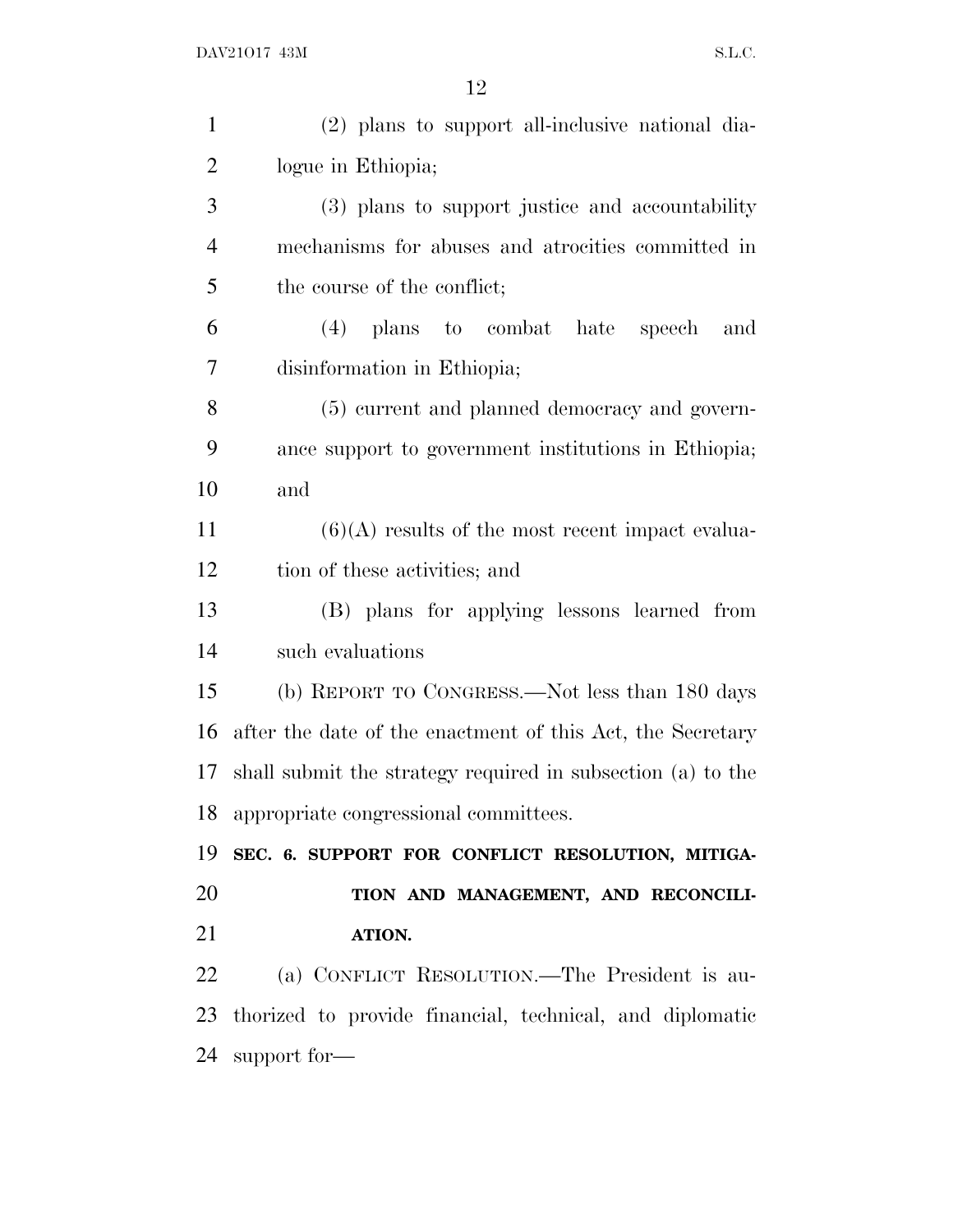(1) efforts by the African Union or other cred- ible entities engaged in efforts to help bring about a peaceful resolution to the conflict in northern Ethiopia; and (2) efforts by civil society, especially those from marginalized communities, women, and youth, to participate and engage in peacebuilding, mediation,

and community reconciliation.

 (b) CONFLICT MITIGATION AND RECONCILIATION.— The Administrator of the United States Agency for Inter- national Development shall develop and implement a strat- egy, coordinated with the Secretary as relevant, to support conflict mitigation and management, and reconciliation and trauma healing for conflict affected groups in Ethi-opia that includes—

 (1) an analysis of the drivers of conflict in Ethiopia;

 (2) a comprehensive plan to mitigate and man-age conflict;

 (3) an emphasis on community led grass roots reconciliation;

 (4) specific steps the Agency will take to ensure the participation of traditionally marginalized com-munities and ethnic groups, women, and youth;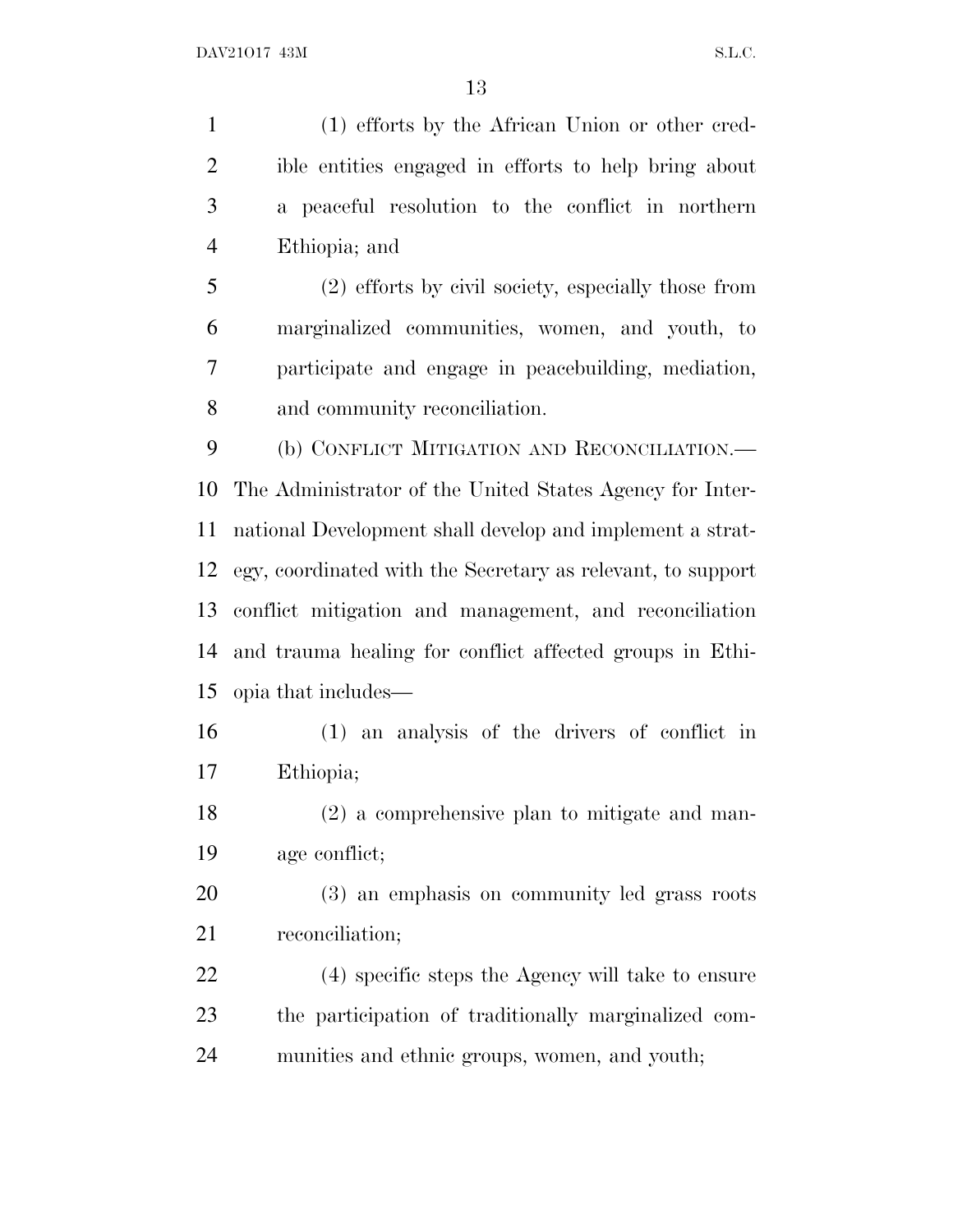| $\mathbf{1}$   | (5) plans to ensure that all assistance programs           |
|----------------|------------------------------------------------------------|
| $\overline{2}$ | that are directly aimed at benefitting the Ethiopian       |
| 3              | people or building the capacity of civil society to in-    |
| $\overline{4}$ | corporate, to the extent practicable, community            |
| 5              | based conflict mitigation and management, violence         |
| 6              | prevention, peacebuilding interventions, reconcili-        |
| 7              | ation activities, psychosocial support, and trauma         |
| 8              | healing;                                                   |
| 9              | $(6)$ a clear statement of —                               |
| 10             | (A) the goals and expected outcomes of the                 |
| 11             | strategy; and                                              |
| 12             | (B) the means through which progress to-                   |
| 13             | wards those goals will be met including through            |
| 14             | regular rigorous evaluations; and                          |
| 15             | (7) plans for updating and revising the current            |
| 16             | Country Development Cooperation Strategy to in-            |
| 17             | clude elements of the strategy required under this         |
| 18             | subsection.                                                |
| 19             | (c) SUBMISSION.—The strategy required under sub-           |
| <b>20</b>      | section (b) shall be submitted to the appropriate congres- |
| 21             | sional committees not later than 90 days after the date    |
| 22             | of the enactment of this Act.                              |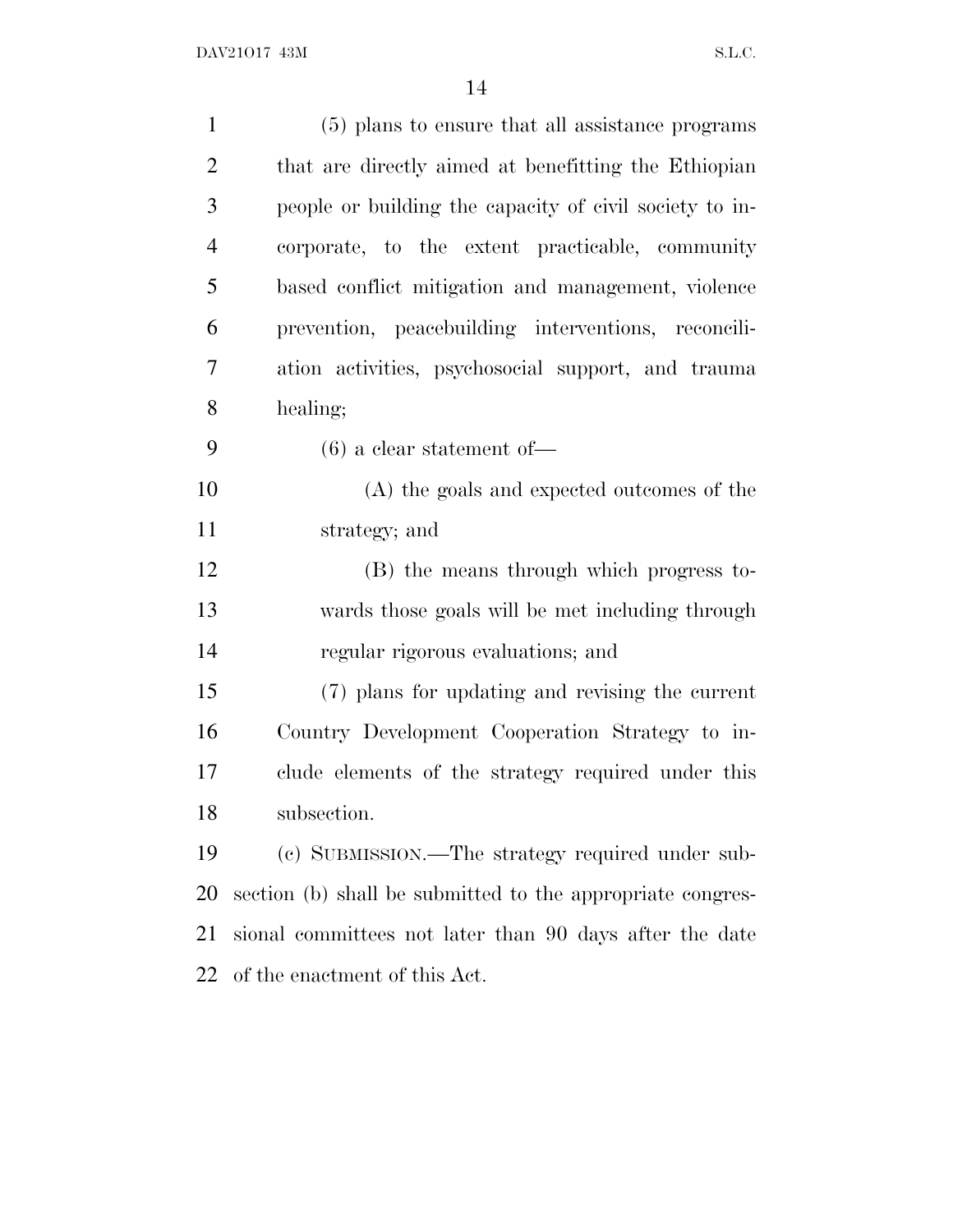| 1              | SEC. 7. ACTIONS IN SUPPORT OF PEACE AND STABILITY IN  |
|----------------|-------------------------------------------------------|
| $\overline{2}$ | ETHIOPIA.                                             |
| 3              | (a) SANCTIONS FOR ACTIONS UNDERMINING TRAN-           |
| $\overline{4}$ | SITION TO DEMOCRACY.—                                 |
| 5              | (1) IN GENERAL.—The President shall impose            |
| 6              | the sanctions described in paragraph (2) with re-     |
| $\overline{7}$ | spect to any foreign person that the President deter- |
| 8              | mines-                                                |
| 9              | (A) undermines efforts with respect to a              |
| 10             | peaceful negotiated settlement to end hostilities     |
| 11             | in northern Ethiopia;                                 |
| 12             | (B) through business dealings with senior             |
| 13             | leadership of the Government of Ethiopia or the       |
| 14             | Government of Eritrea, the Tigray People's            |
| 15             | Liberation Front, or other parties to the con-        |
| 16             | flict in and around northern Ethiopia, derives        |
| 17             | significant financial benefit or political power      |
| 18             | from policies or actions, including electoral         |
| 19             | fraud, human rights abuses, or corruption, that       |
| 20             | contribute to the conflict or impede a transition     |
| 21             | to democracy in Ethiopia;                             |
| 22             | (C) provides to any party involved in hos-            |
| 23             | tilities in Ethiopia—                                 |
| 24             | (i) weapon systems, such as firearms,                 |
| 25             | unmanned aerial systems, helicopters, mu-             |
| 26             | nitions used by such unmanned aerial sys-             |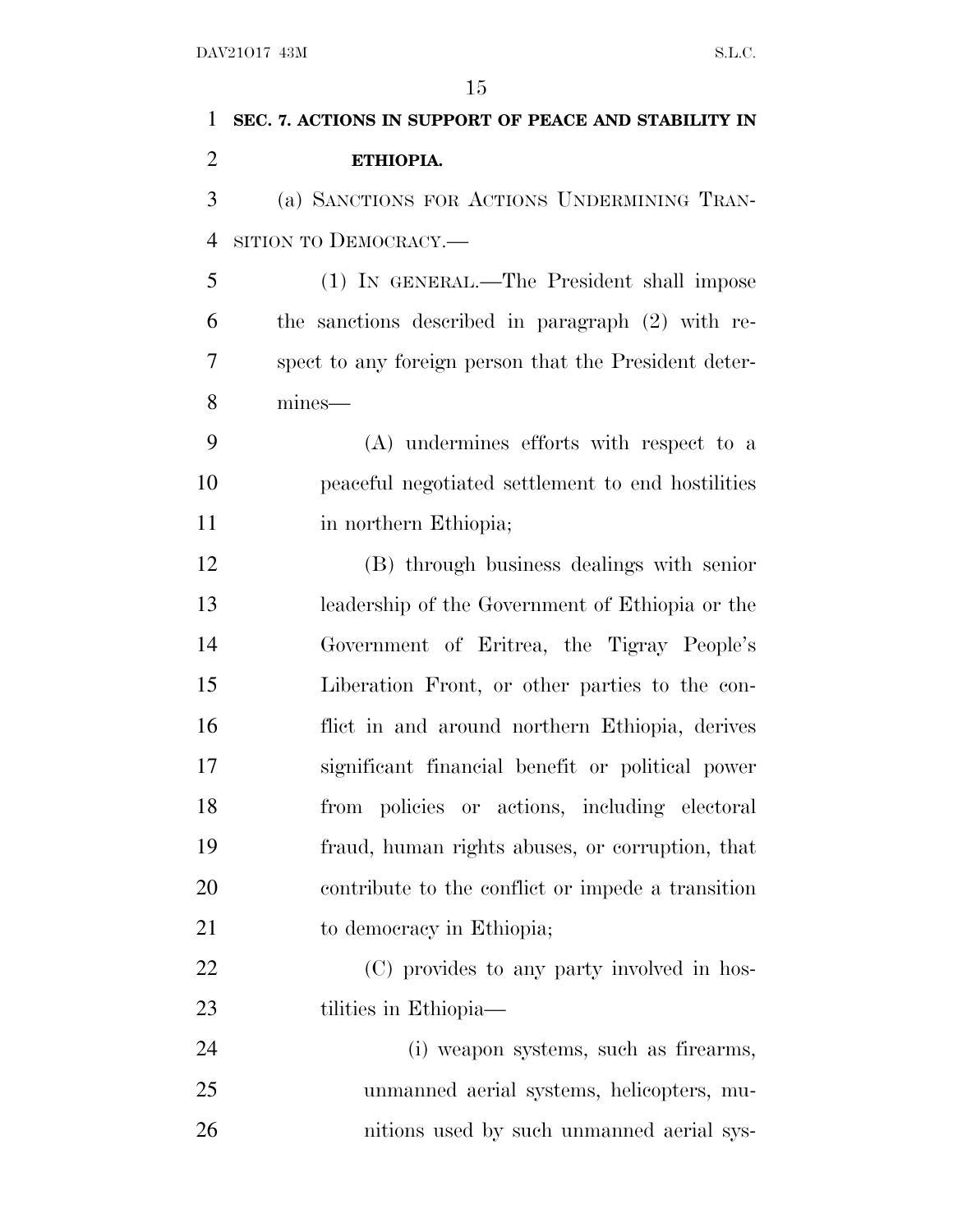| $\mathbf{1}$   | tems or helicopters, battle tanks, armored                     |
|----------------|----------------------------------------------------------------|
| $\overline{2}$ | combat vehicles, or munitions for such                         |
| 3              | tanks and vehicles, missiles or missile sys-                   |
| $\overline{4}$ | tems; armed vehicles; or                                       |
| 5              | (ii) support for such systems, such as                         |
| 6              | ammunition, spare parts, pilots or other                       |
| $\overline{7}$ | operators; or                                                  |
| 8              | (D) knowingly facilitates or finances the                      |
| 9              | sale, operation, or transfer of weapons to any                 |
| 10             | party involved in hostilities in Ethiopia.                     |
| 11             | (2) SANCTIONS DESCRIBED.—The sanctions to                      |
| 12             | be imposed under paragraph (1) with respect to a               |
| 13             | foreign person are the following:                              |
| 14             | (A) PROPERTY BLOCKING.—The exercise                            |
| 15             | of all powers granted to the President by the                  |
| 16             | International Emergency Economic Powers Act                    |
| 17             | $(50 \text{ U.S.C. } 1701 \text{ et seq.})$ to the extent nec- |
| 18             | essary to block and prohibit all transactions in               |
| 19             | all property and interests in property of the for-             |
| 20             | eign person if such property and interests in                  |
| 21             | property are in the United States, come within                 |
| 22             | the United States, or are or come within the                   |
| 23             | possession or control of a United States person.               |
| 24             | (B) ALIENS INADMISSIBLE FOR VISAS, AD-                         |
| 25             | MISSION, OR PAROLE.-                                           |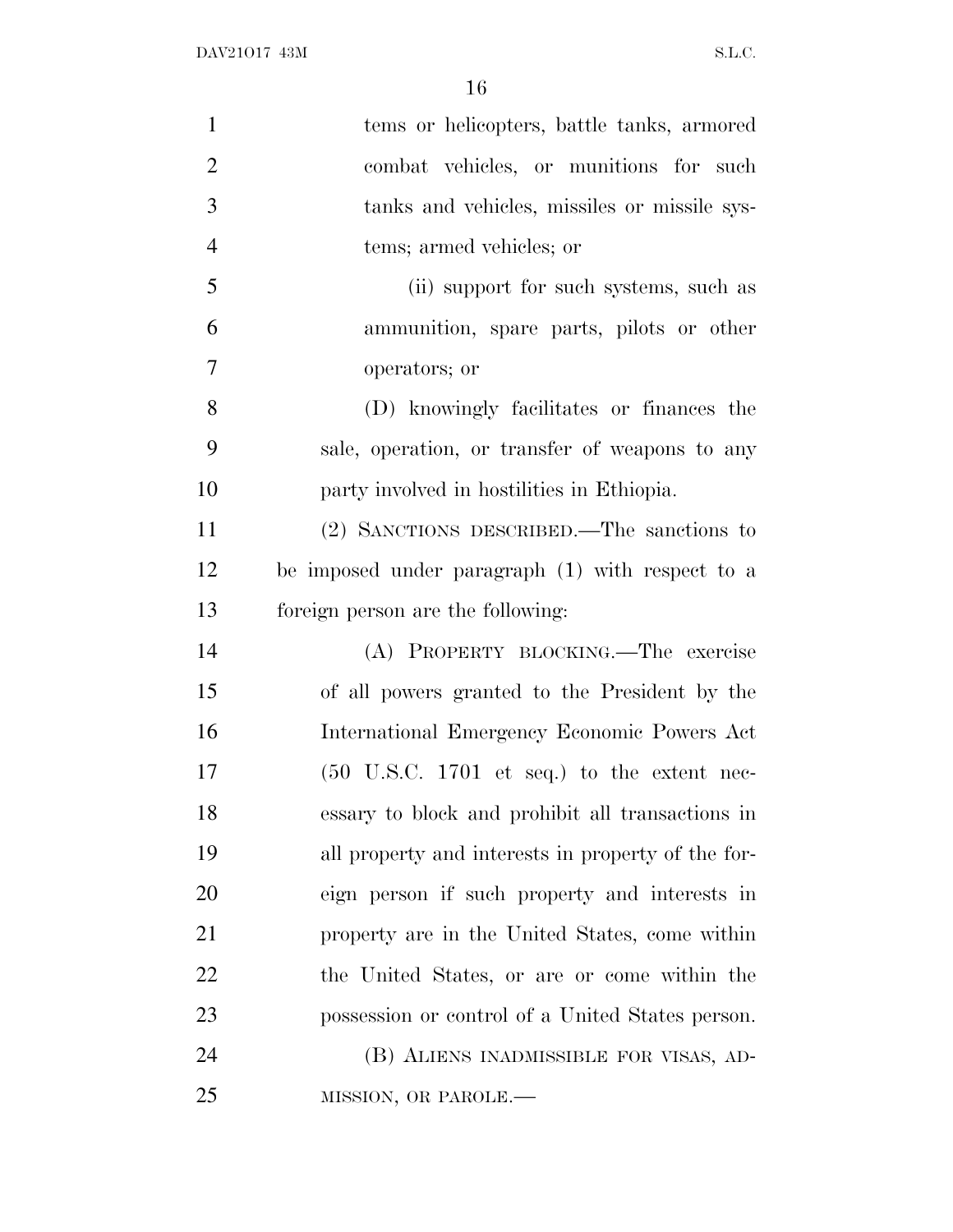| $\mathbf{1}$   | (i) VISAS, ADMISSION, OR PAROLE.—       |
|----------------|-----------------------------------------|
| $\overline{2}$ | An alien described in paragraph (1) is— |
| 3              | (I)<br>inadmissible to the United       |
| $\overline{4}$ | States;                                 |
| 5              | (II) ineligible to receive a visa or    |
| 6              | other documentation to enter the        |
| 7              | United States; and                      |
| 8              | (III) otherwise ineligible to be        |
| 9              | admitted or paroled into the United     |
| 10             | States or to receive any other benefit  |
| 11             | under the Immigration and Nation-       |
| 12             | ality Act (8 U.S.C. 1101 et seq.).      |
| 13             | (ii) CURRENT VISAS REVOKED.—            |
| 14             | (I) IN GENERAL.—The visa or             |
| 15             | other entry documentation of an alien   |
| 16             | described in paragraph (1) shall be re- |
| 17             | voked, regardless of when such visa or  |
| 18             | other entry documentation is or was     |
| 19             | issued.                                 |
| 20             | (II) IMMEDIATE EFFECT.—A rev-           |
| 21             | ocation under subclause (I) shall—      |
| 22             | (aa) take effect immediately;           |
| 23             | and                                     |
| 24             | (bb) automatically cancel               |
| 25             | any other valid visa or entry doc-      |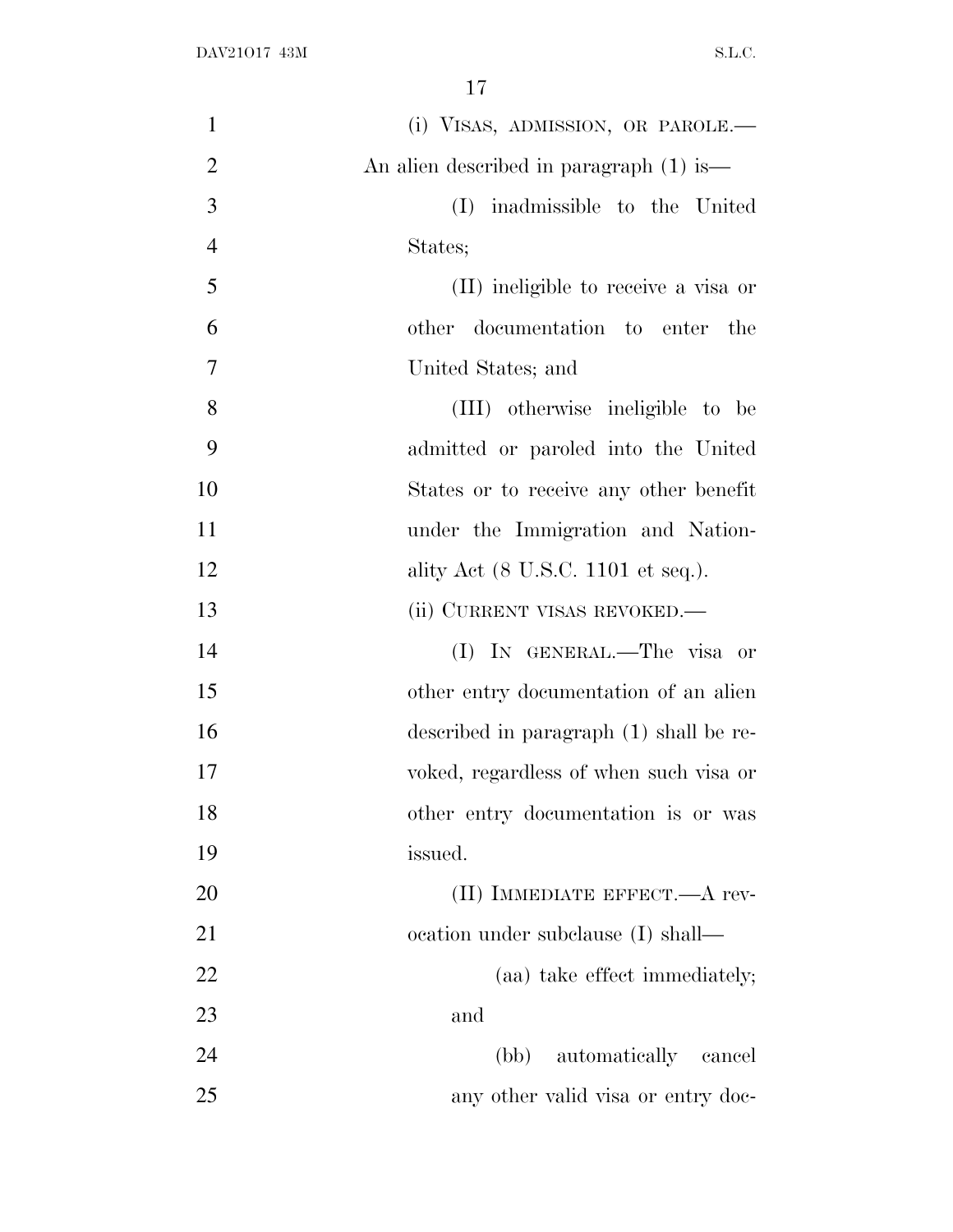| $\mathbf{1}$   | umentation that is in the alien's              |
|----------------|------------------------------------------------|
| $\overline{2}$ | possession.                                    |
| 3              | $(3)$ EXCEPTIONS.—                             |
| $\overline{4}$ | (A) EXCEPTION RELATING TO IMPORTA-             |
| 5              | TION OF GOODS.-                                |
| 6              | (i) IN GENERAL.—The authority or a             |
| $\overline{7}$ | requirement to impose sanctions under this     |
| 8              | section shall not include the authority or a   |
| 9              | requirement to impose sanctions on the im-     |
| 10             | portation of goods.                            |
| 11             | (ii) GOOD DEFINED.—In this subpara-            |
| 12             | graph, the term "good" means any article,      |
| 13             | natural or manmade substance, material,        |
| 14             | supply, or manufactured product, including     |
| 15             | inspection and test equipment, and exclud-     |
| 16             | ing technical data.                            |
| 17             | (B) EXCEPTION TO COMPLY WITH UNITED            |
| 18             | NATIONS HEADQUARTERS AGREEMENT AND             |
| 19             | ENFORCEMENT OBJECTIVES.-Sanctions<br>LAW       |
| 20             | under paragraph $(2)(B)$ shall not apply to an |
| 21             | alien if admitting the alien into the United   |
| <u>22</u>      | States—                                        |
| 23             | (i) is necessary to permit the United          |
| 24             | States to comply with the Agreement re-        |
| 25             | garding the Headquarters of the United         |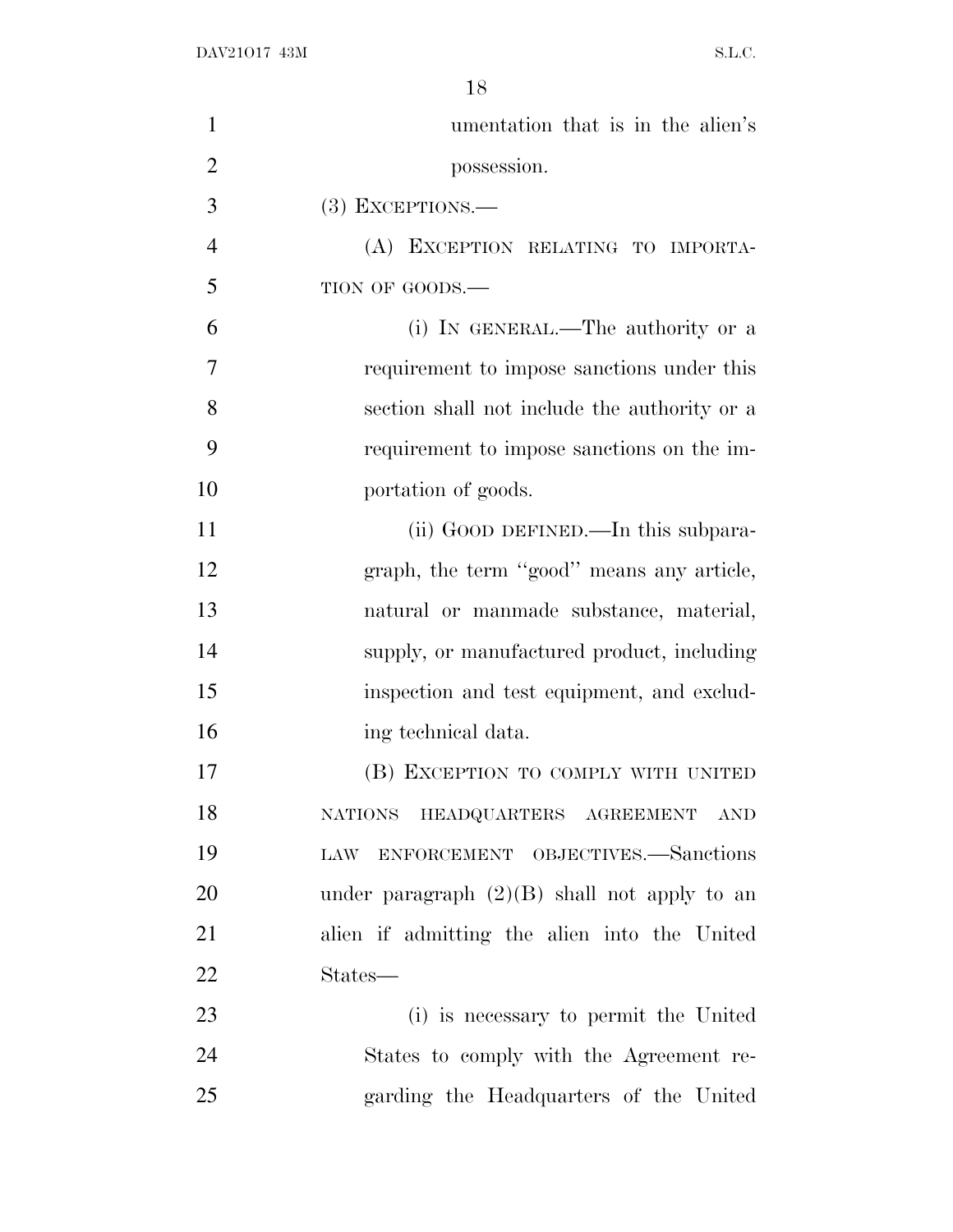| $\mathbf{1}$   | Nations, signed at Lake Success on June            |
|----------------|----------------------------------------------------|
| $\overline{2}$ | 26, 1947, and entered into force November          |
| 3              | 21, 1947, between the United Nations and           |
| $\overline{4}$ | the United States, or other applicable             |
| 5              | international obligations of the United            |
| 6              | States; or                                         |
| $\tau$         | (ii) would further important law en-               |
| 8              | forcement objectives.                              |
| 9              | (4) IMPLEMENTATION; PENALTIES.—                    |
| 10             | (A) IMPLEMENTATION.—The President                  |
| 11             | may exercise all authorities provided under sec-   |
| 12             | tions 203 and 205 of the International Emer-       |
| 13             | gency Economic Powers Act (50 U.S.C. 1702          |
| 14             | and 1704) to carry out this subsection.            |
| 15             | (B) PENALTIES RELATING TO PROPERTY                 |
| 16             | BLOCKING.—A person that violates, attempts to      |
| 17             | violate, conspires to violate, or causes a viola-  |
| 18             | tion of subparagraph $(A)$ of paragraph $(2)$ or   |
| 19             | any regulation, license, or order issued to carry  |
| <b>20</b>      | out either such subparagraph shall be subject to   |
| 21             | the penalties set forth in subsections (b) and (c) |
| 22             | of section 206 of the International Emergency      |
| 23             | Economic Powers Act (50 U.S.C. 1705) to the        |
| 24             | same extent as a person that commits an un-        |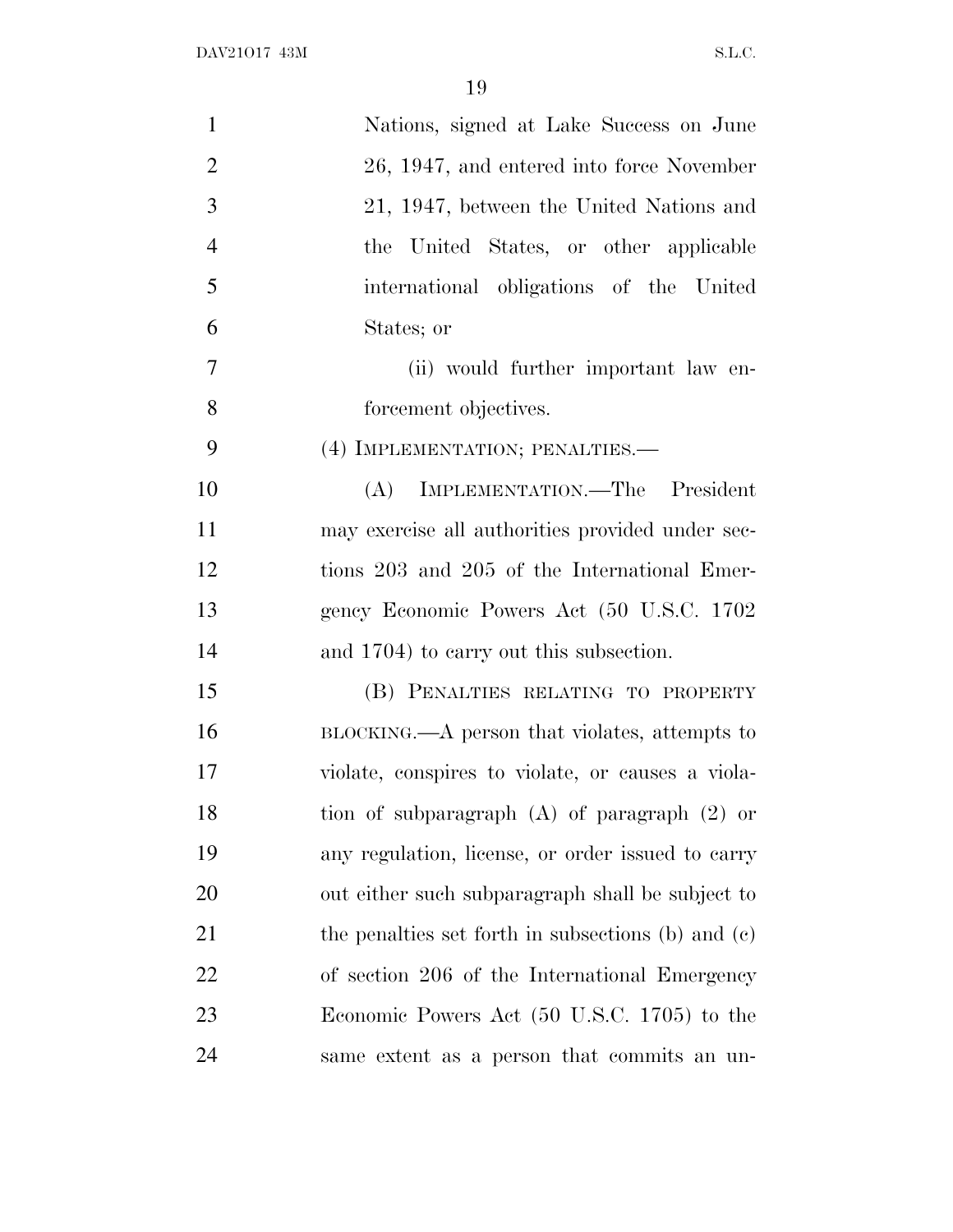| $\mathbf{1}$   | lawful act described in subsection (a) of that  |
|----------------|-------------------------------------------------|
| $\overline{2}$ | section.                                        |
| 3              | $(5)$ DEFINITIONS.—In this subsection:          |
| $\overline{4}$ | (A) ADMISSION; ADMITTED; ALIEN.—The             |
| 5              | terms "admission", "admitted", and "alien"      |
| 6              | have the meanings given those terms in section  |
| 7              | 101 of the Immigration and Nationality Act (8)  |
| 8              | U.S.C. 1101).                                   |
| 9              | (B) FOREIGN PERSON.—The term "foreign           |
| 10             | person" means a person that is not a United     |
| 11             | States person.                                  |
| 12             | (C) KNOWINGLY.—The term "knowingly",            |
| 13             | with respect to conduct, a circumstance, or a   |
| 14             | result, means that a person has actual knowl-   |
| 15             | edge, or should have known, of the conduct, the |
| 16             | circumstance, or the result.                    |
| 17             | (D) UNITED STATES PERSON.—The term              |
| 18             | "United States person" means-                   |
| 19             | (i) a United States citizen, a alien            |
| 20             | lawfully admitted for permanent residence       |
| 21             | to the United States, or any other indi-        |
| 22             | vidual subject to the jurisdiction of the       |
| 23             | United States; or                               |
| 24             | (ii) an entity organized under the laws         |
| 25             | of the United States or of any jurisdiction     |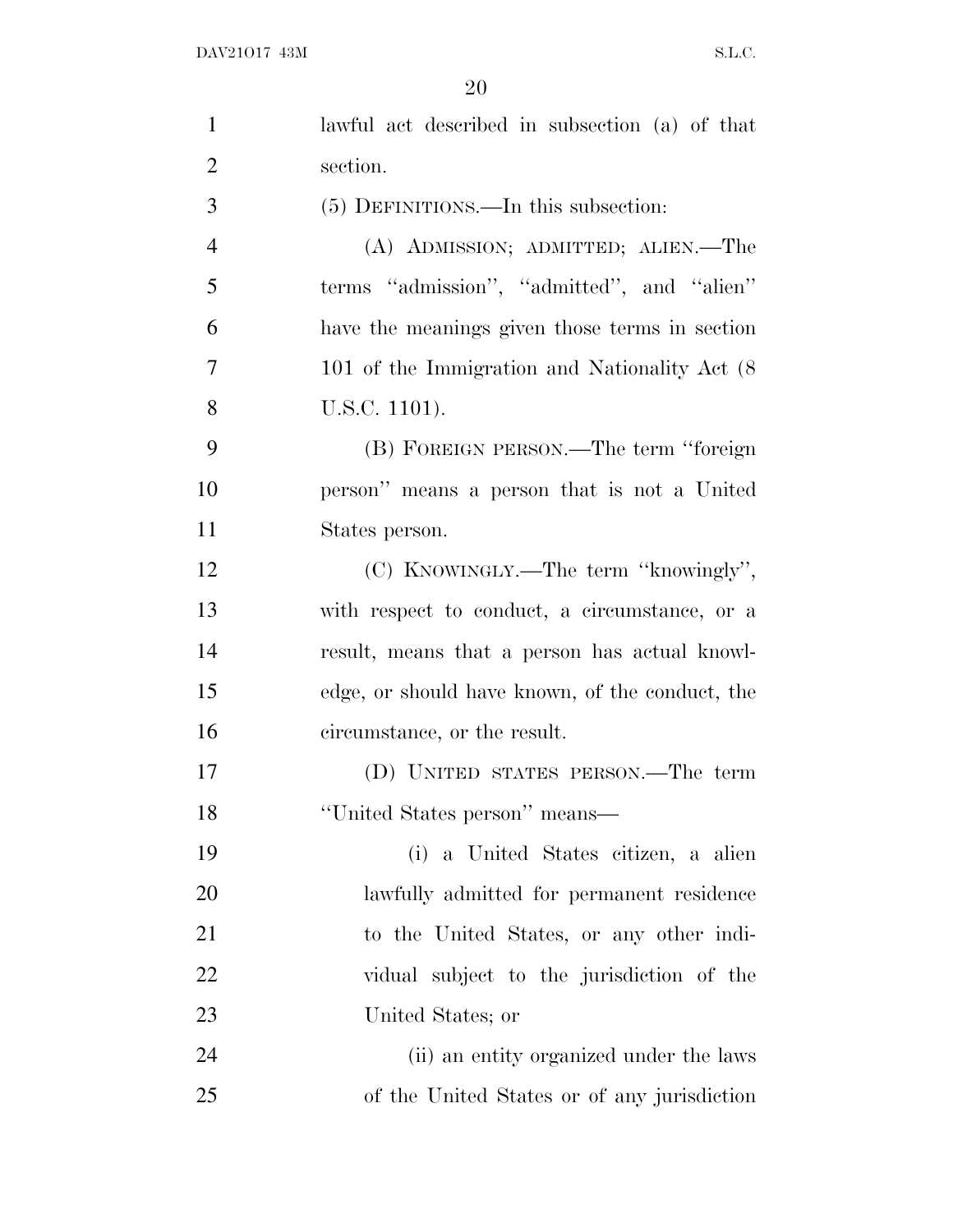| $\mathbf{1}$   | within the United States, including a for-            |
|----------------|-------------------------------------------------------|
| $\overline{2}$ | eign branch of such entity.                           |
| 3              | (b) LIMITATIONS ON EXPORT OF DEFENSE AND              |
| $\overline{4}$ | DUAL-USE ITEMS TO ETHIOPIA AND ERITREA.               |
| 5              | (1) DUAL-USE ITEMS.—A license shall be re-            |
| 6              | quired under section $1754(c)(1)(A)$ of the Export    |
| 7              | Control Reform Act of 2018 (50 U.S.C.                 |
| 8              | $4813(c)(1)(A)$ for the export, reexport, or in-coun- |
| 9              | try transfer to Ethiopia or Eritrea of items de-      |
| 10             | scribed in clause (ii) of that section.               |
| 11             | (2) DEFENSE ITEMS.—No license may be                  |
| 12             | issued for the export to Ethiopia or Eritrea of any   |
| 13             | item on the United States Munitions List under sec-   |
| 14             | tion $38(a)(1)$ of the Arms Export Control Act $(22)$ |
| 15             | U.S.C. $2778(a)(1)$ on January 1, 2016.               |
| 16             | (c) PROHIBITION AND SUSPENSION OF CERTAIN AS-         |
| 17             | SISTANCE TO ETHIOPIA.                                 |
| 18             | SUPPORT BY UNITED STATES<br>(1)<br><b>INTER-</b>      |
| 19             | NATIONAL DEVELOPMENT FINANCE CORPORATION.-            |
| 20             | The United States International Development Fi-       |
| 21             | nance Corporation may not provide support under       |
| 22             | title II of the Better Utilization of Investments     |
| 23             | Leading to Development Act of 2018 (22 U.S.C.         |
| 24             | 9621 et seq.) for projects in Ethiopia.               |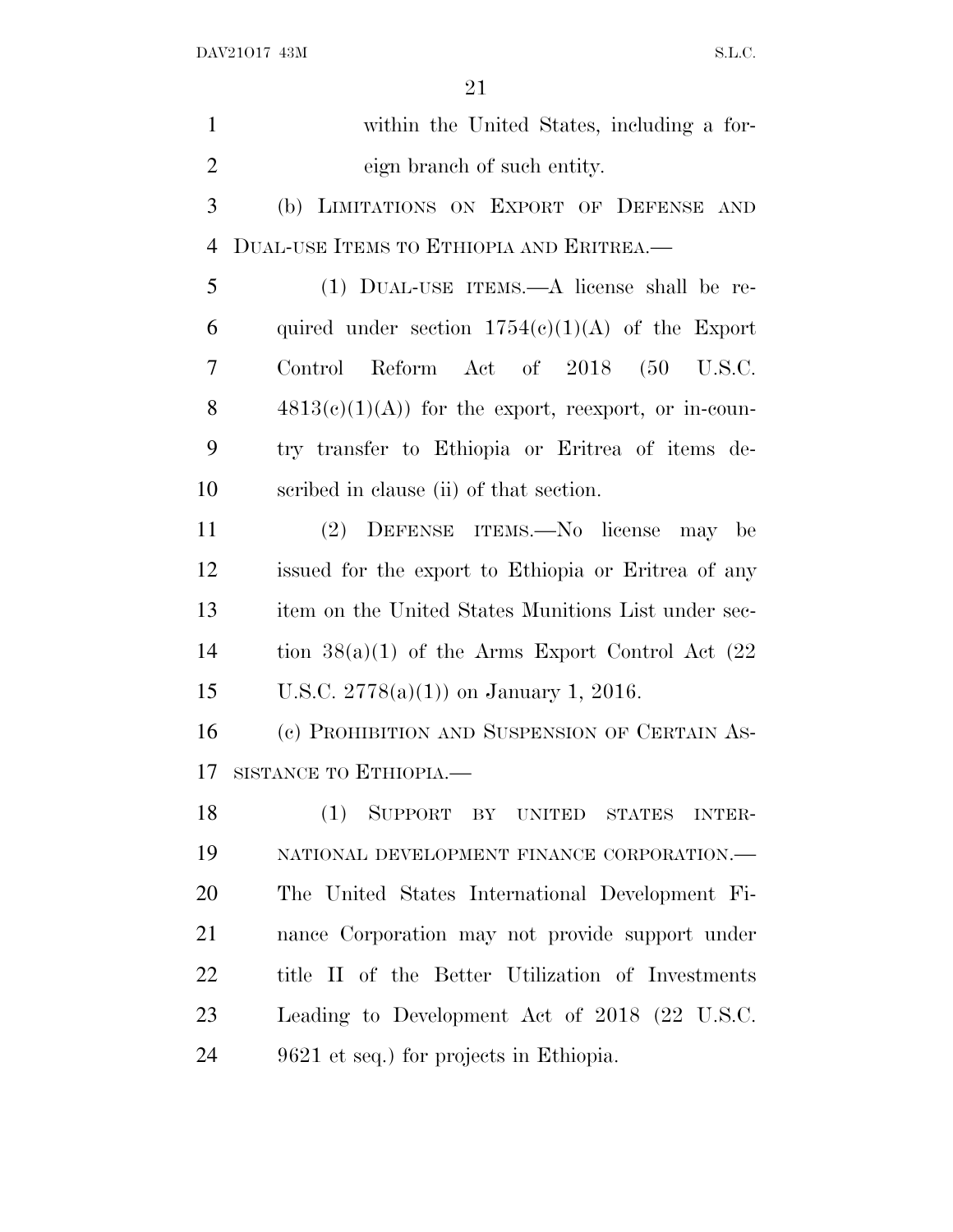| $\mathbf{1}$   | (2) TERMINATION.—The prohibition under                   |
|----------------|----------------------------------------------------------|
| $\overline{2}$ | paragraph (1) shall not apply on or after the date       |
| 3              | that is 30 days after the Secretary of State deter-      |
| $\overline{4}$ | mines and certifies to the appropriate congressional     |
| 5              | committees that the Government of Ethiopia and its       |
| 6              | proxies and allies have—                                 |
| 7              | (A) ceased all offensive military operations             |
| 8              | in northern Ethiopia;                                    |
| 9              | (B) taken steps toward a genuine political               |
| 10             | dialogue to achieve an end to the conflict;              |
| 11             | (C) implemented measures to better pro-                  |
| 12             | tect human rights and ensure adherence to                |
| 13             | international humanitarian law and inter-                |
| 14             | national human rights law;                               |
| 15             | (D) continuously allowed unfettered hu-                  |
| 16             | manitarian access; and                                   |
| 17             | (E) cooperated with independent investiga-               |
| 18             | tions of credible allegations of war crimes,             |
| 19             | crimes against humanity, and other human                 |
| 20             | rights abuses carried out in the course of hos-          |
| 21             | tilities.                                                |
| 22             | (d) MULTILATERAL SANCTIONS.—The Secretary, in            |
| 23             | consultation with the Secretary of the Treasury and the  |
| 24             | Secretary of Commerce, as appropriate, should engage     |
| 25             | with members of the United Nations Security Council, the |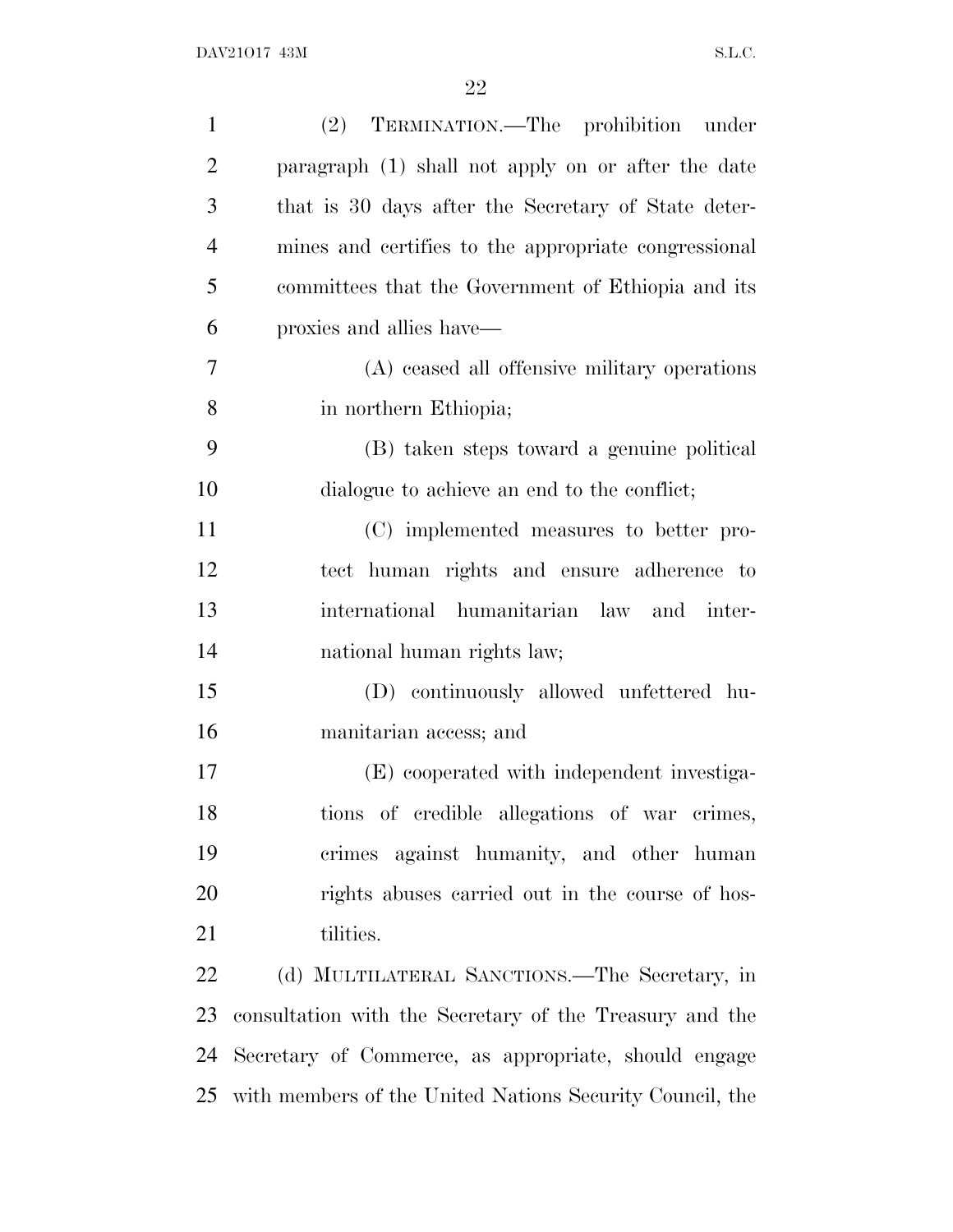North Atlantic Treaty Organization, the European Union, the African Union, and any other relevant actors to achieve a coordinated imposition of multilateral sanctions and export controls on persons described in subsection 5 (a) $(1)$ .

#### **SEC. 8. SECURITY ASSISTANCE.**

 (a) SUSPENSION OF ASSISTANCE.—All security as- sistance being provided to the Government of Ethiopia by the United States Government shall immediately be sus- pended until such time as the Secretary reports to the ap- propriate congressional committees that hostilities in northern Ethiopia and related conflicts have ended, and the parties to the conflict are engaged in good faith efforts to reach a comprehensive peace agreement.

 (b) REPORT.—Not later than 15 days after the date of the enactment of this Act, the Secretary shall provide to the appropriate congressional committees a comprehen- sive list of all assistance halted in compliance with sub-section (a) as of the date of the enactment of this Act.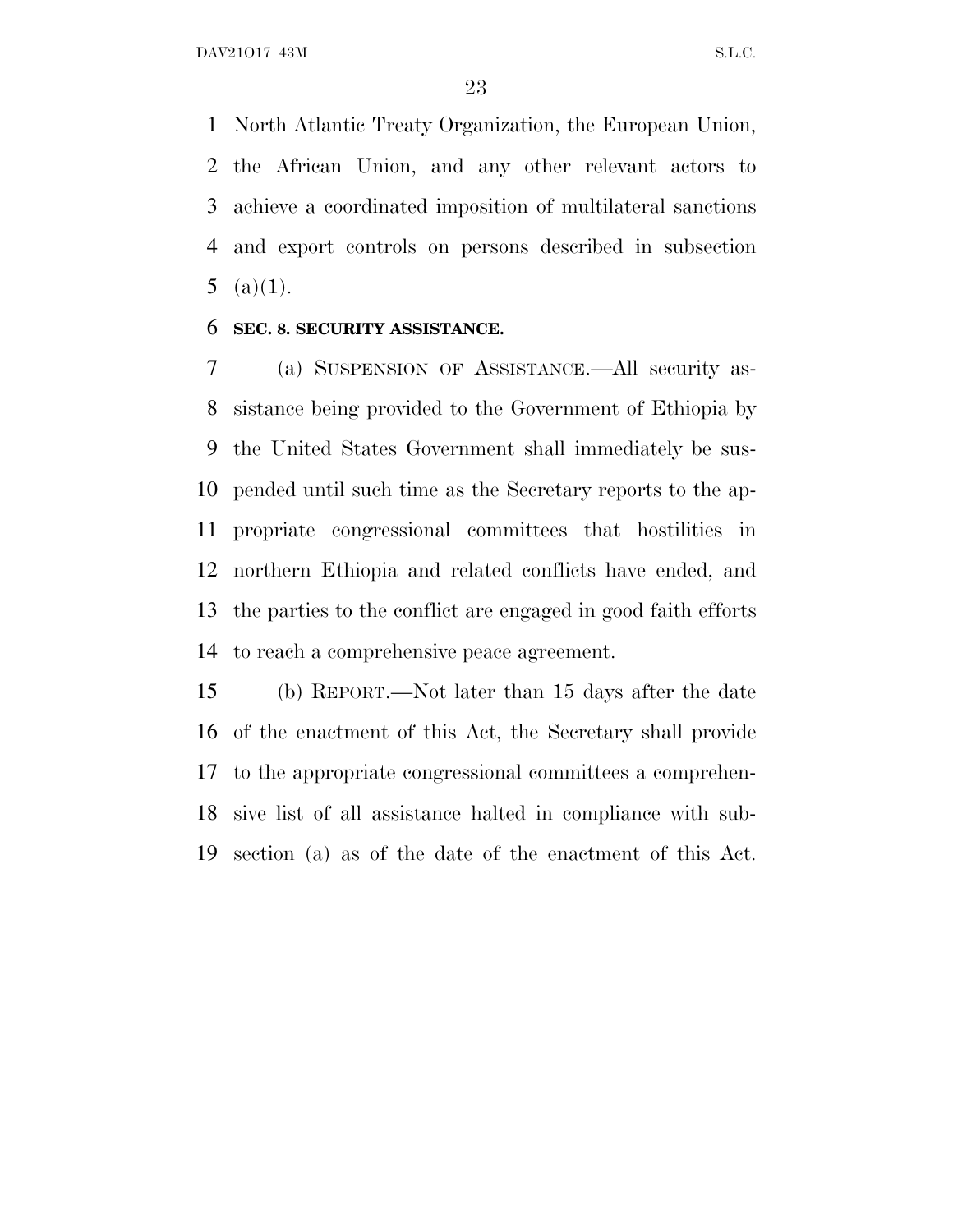## **SEC. 9. ASSISTANCE TO THE GOVERNMENT OF THE FED- ERAL DEMOCRATIC REPUBLIC OF ETHIOPIA PROVIDED THROUGH INTERNATIONAL FI-NANCIAL INSTITUTIONS.**

 (a) RESTRICTIONS.—The Secretary of the Treasury shall instruct the United States Executive Directors of the international financial institutions—

 (1) to use the voice and vote of the United States in those institutions to oppose any loan or ex- tension of financial or technical assistance to the Governments of Ethiopia and Eritrea; and

 (2) to work with other key donor countries to develop a coordinated policy with respect to lending to the Governments of Ethiopia and Eritrea aimed at advancing human rights and promoting peace.

 (b) EXCEPTION FOR HUMANITARIAN PURPOSES.— The restrictions under paragraphs (1) and (2) of sub- section (a) shall not apply with respect to loans or finan- cial or technical assistance provided for humanitarian pur- poses, including efforts to prevent, detect, and respond to the COVID–19 pandemic, or any other infectious disease threat that is declared by the World Health Organization to be a Public Health Emergency of International Con-cern.

 (c) WAIVER FOR PROJECTS THAT DIRECTLY SUP-PORT BASIC HUMAN NEEDS.—The Secretary of the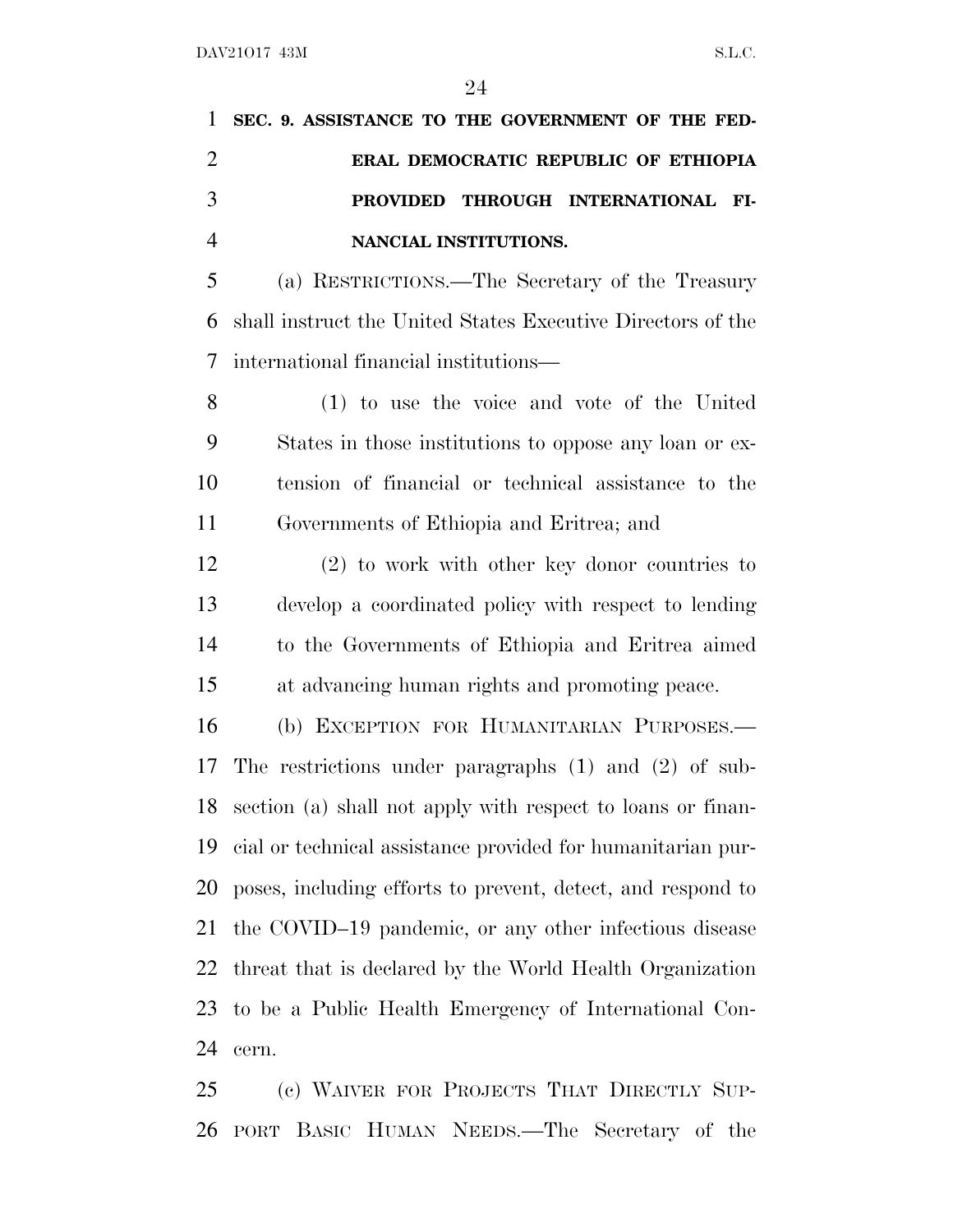Treasury may waive the application of the restriction under subsection (a)(1) only if the Secretary of the Treas- ury submits to the appropriate congressional committees a written determination, arrived at with the concurrence of the Secretary of State, that the waiver is being exer- cised to support projects that directly support basic, life-saving human needs.

 (d) TERMINATION.—Subsection (a)(1) shall not apply on or after the date that is 30 days after the Secretary of State determines and certifies to the appropriate con- gressional committees that the Government of Ethiopia and its proxies and allies have—

 (1) ceased all offensive military operations in northern Ethiopia and conflict in surrounding areas of Ethiopia;

 (2) taken steps toward a genuine political dia-logue to achieve an end to the conflict;

 (3) implemented measures to better protect human rights and ensure adherence to international humanitarian law and international human rights law;

 (4) continuously allowed unfettered humani-tarian access; and

 (5) cooperated with independent investigations of credible allegations of war crimes, crimes against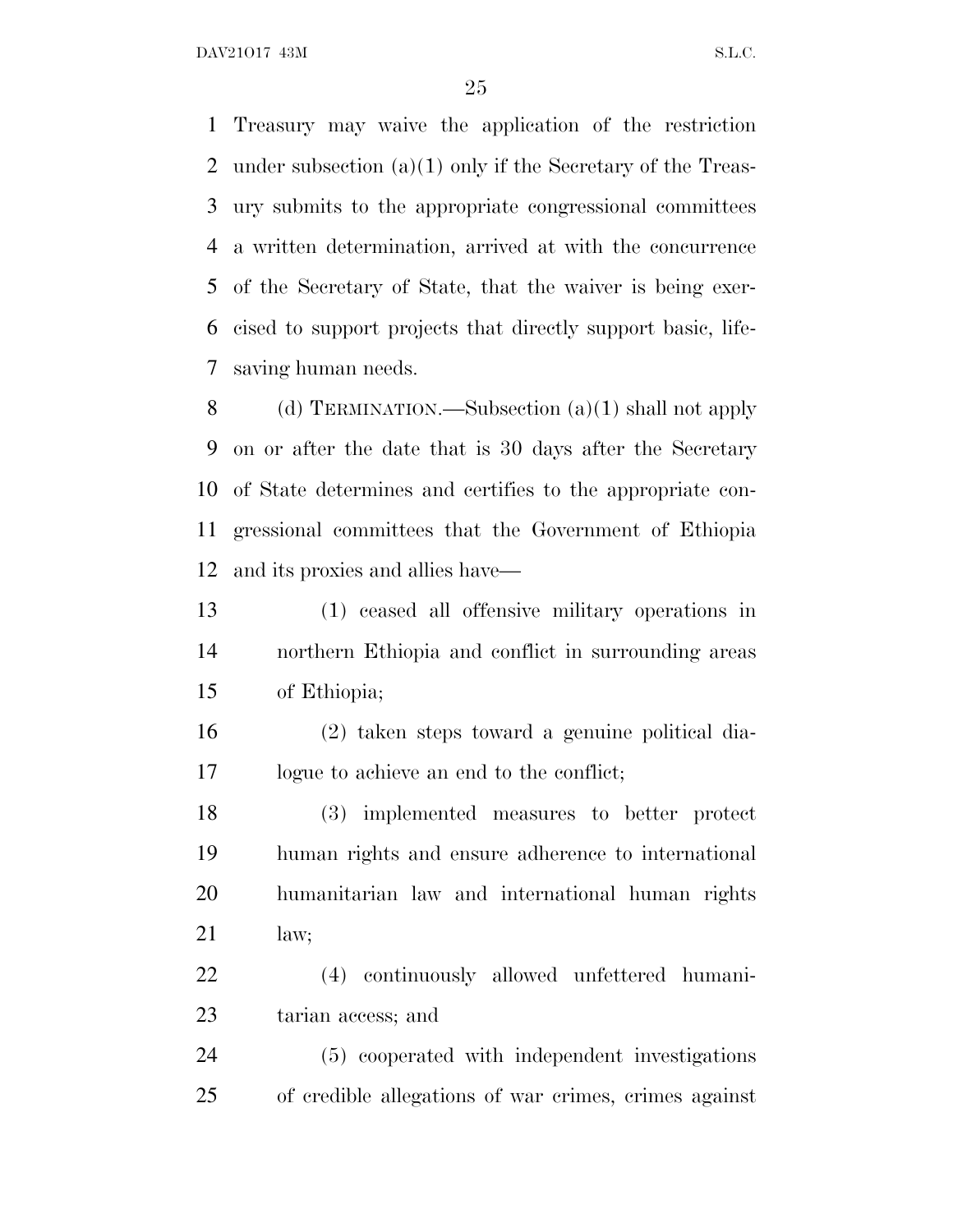- humanity and other human rights abuses carried out 2 in the course of hostilities.
- (e) BRIEFING.—Not later than 60 days after the date of the enactment of this Act and every 120 days thereafter until the restrictions in subsection (a)(1) are terminated pursuant to subsection (d), the Secretary of the Treasury, in conjunction with the Secretary and the Administrator of the United States Agency for International Develop- ment, or their designees, shall brief the appropriate con- gressional committees on the efforts of the United States Executive Directors of the international financial institu-tions pursuant to subsection (a).

#### **SEC. 10. SUPPORT FOR ACCOUNTABILITY.**

 (a) I<sup>N</sup> GENERAL.—The President is authorized to provide financial, technical, and diplomatic support for ef- forts to pursue accountability for war crimes and crimes against humanity, including any preliminary activities nec- essary to preserve evidence of crimes in Ethiopia, with the goal of promoting accountability for war crimes, crimes against humanity, or other violations of international human rights law and international humanitarian law that have taken place in the course of hostilities in northern Ethiopia or other areas of Ethiopia.

 (b) PROVISION OF INFORMATION.—The President is authorized to share information possessed by the United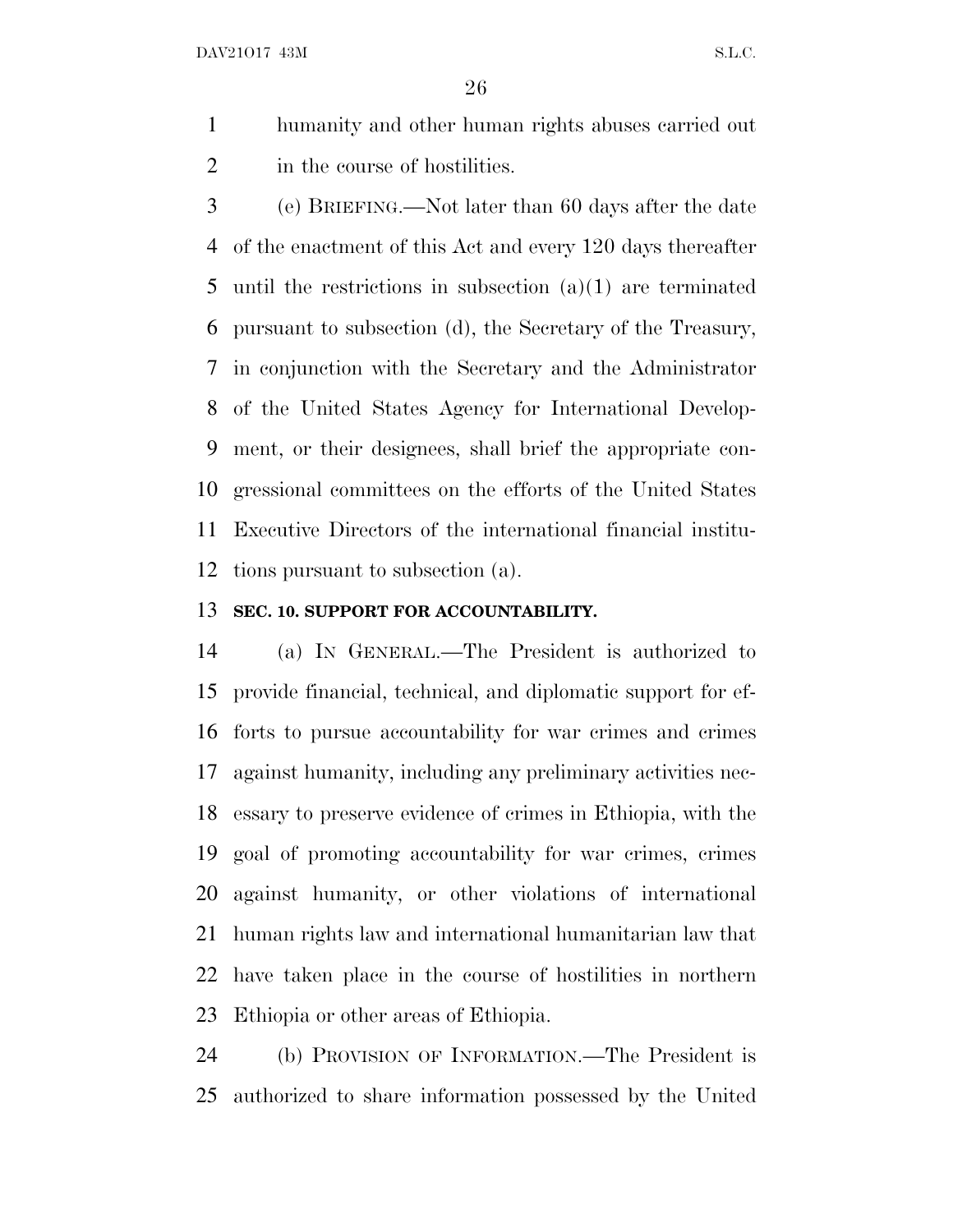States Government with organizations engaged in a cred- ible investigation meant to lead to the prosecution of any individual credibly accused of war crimes, crimes against humanity, or other violations of international human rights law or international humanitarian law in accord-ance with this section.

### **SEC. 11. ARMS-RELATED, FINANCIAL, AND OTHER REPORT-ING REQUIREMENTS.**

 (a) REPORT ON CERTAIN ACTIVITIES AND FINANCES OF SENIOR OFFICIALS OF THE GOVERNMENTS OF ETHI- OPIA AND ERITREA AND ARMED OPPOSITION GROUPS.— Not later than 180 days after the date of the enactment of this Act, and annually thereafter until the date that is 2 years after the end of hostilities in the Tigray region, the Secretary shall submit to the appropriate congres-sional committees a report that—

 (1) describes the actions and involvement of any senior officials of the Governments of Ethiopia and Eritrea and any senior leaders in the party to the conflict in northern Ethiopia and related conflicts—

 (A) facilitating or financing the sale or transfers of arms or weapons to any party to the hostilities in Ethiopia, including the Gov-ernment of Ethiopia, the Government of Eri-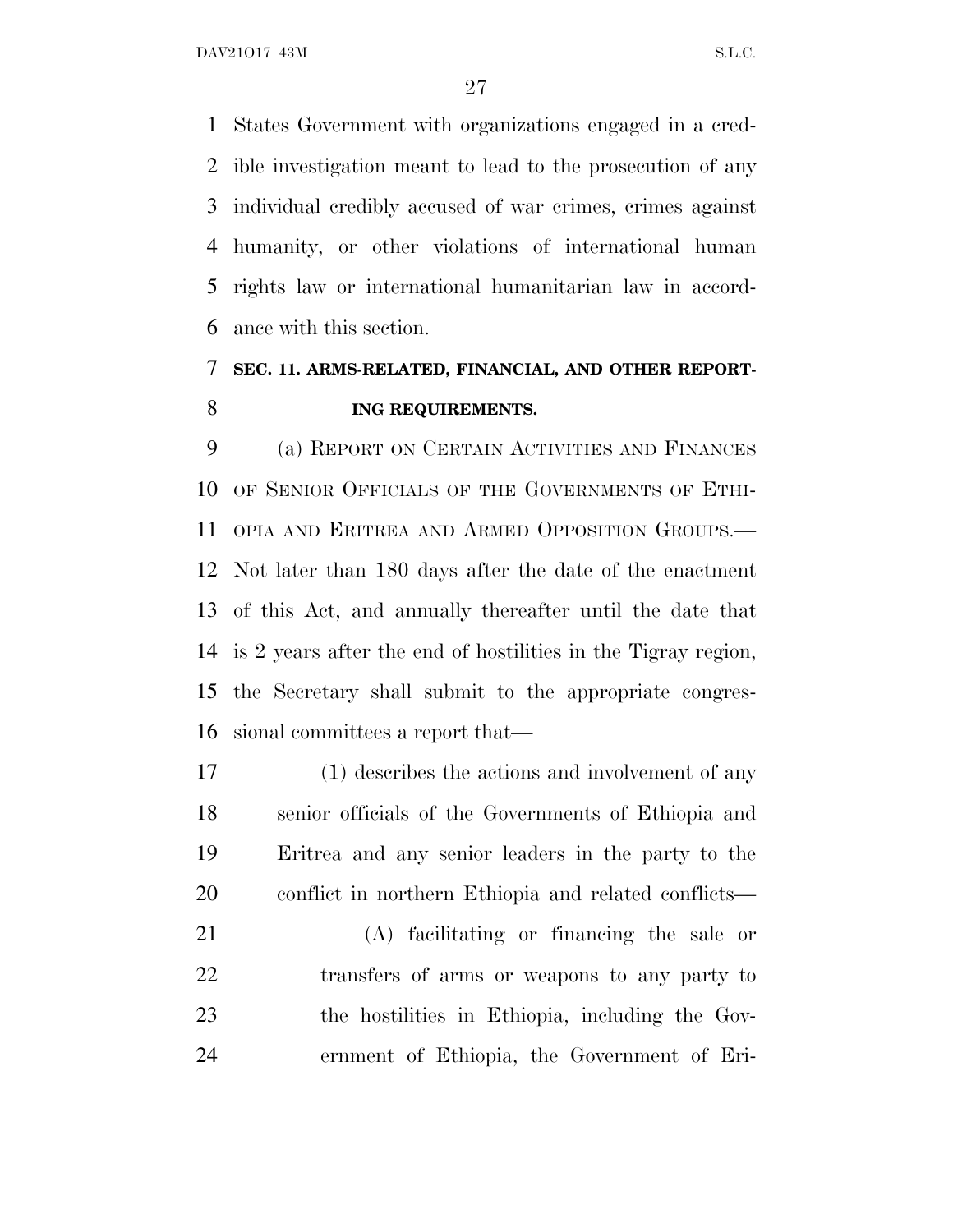| trea, opposition groups, militias, or other armed        |
|----------------------------------------------------------|
| groups active in the conflict in Ethiopia;               |
| (B) directing, carrying out, or ordering                 |
| violations of human rights including the sys-            |
| temic use of rape and sexual and gender based            |
| violence;                                                |
| (C) directing, carrying out, or ordering the             |
| use or recruitment of children by armed groups           |
| or armed forces; and                                     |
| (D) directing, carrying out, or ordering                 |
| significant acts of corruption;                          |
| (2) identifies Ethiopian, Eritrean, and other            |
| foreign financial institutions in which senior officials |
| of the Governments of Ethiopia and Eritrea whose         |
| actions are described in paragraph (1), and senior       |
| leaders of parties to the conflict in northern Ethi-     |
| opia and related conflicts in the Federal Democratic     |
| Republic of Ethiopia whose actions are described in      |
| paragraph (1), hold significant assets, and provides     |
| an assessment of the value of such assets; and           |
| (3) identifies Ethiopian, Eritrean, and foreign          |
| financial institutions that knowingly facilitate or fi-  |
| nance the sale or transfer of weapons, arms, or non-     |
| lethal equipment intended or altered by a third party    |
|                                                          |